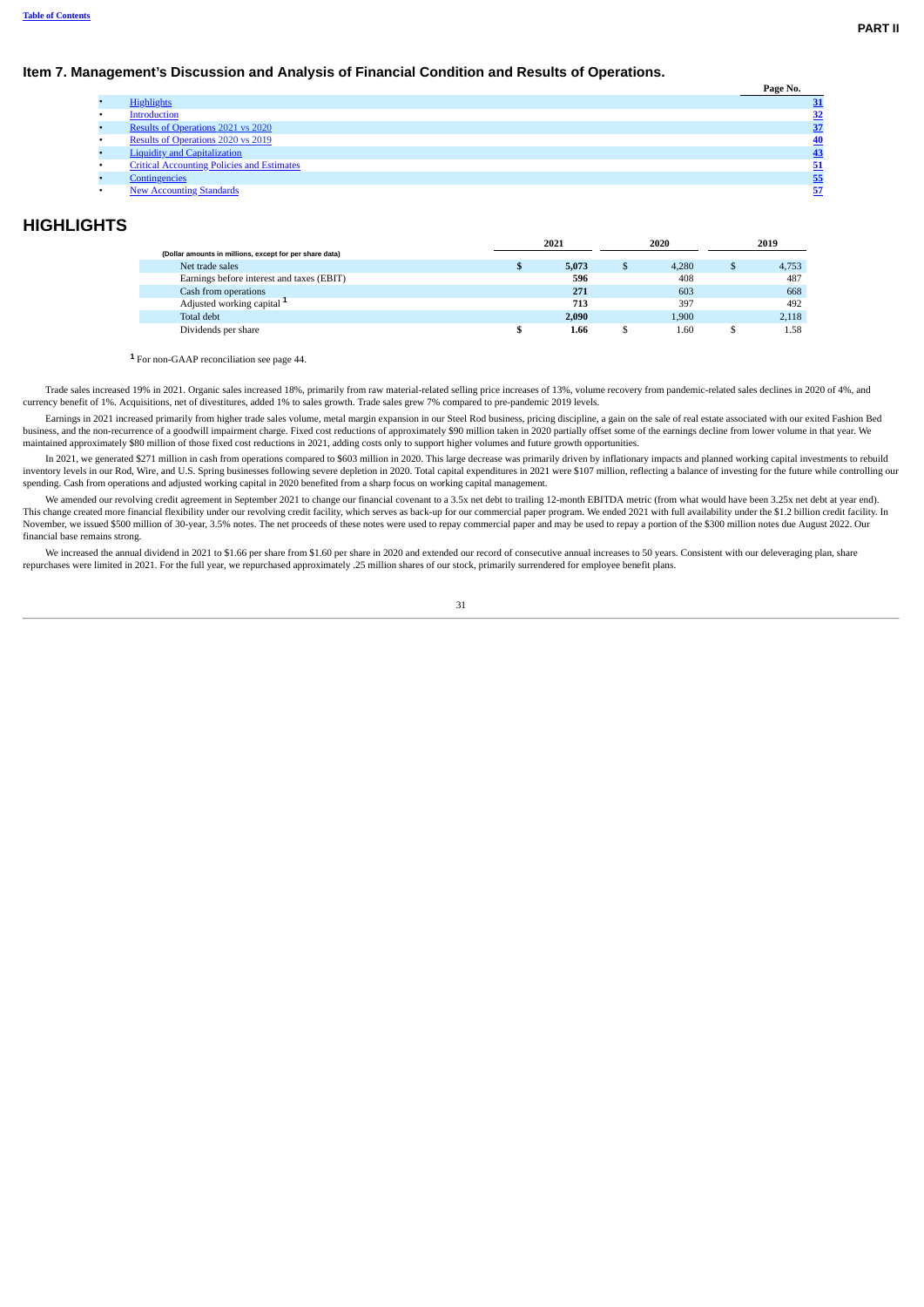Portfolio management remains a strategic priority. Over the past several years, we have enhanced our business portfolio and improved margins by growing our stronger businesses and exiting or restructuring businesses that consistently struggled to deliver acceptable returns. In 2021, we acquired three businesses: a United Kingdom manufacturer specializing in metallic ducting systems, flexible joints, and components for space, military, and commercial applications; a Polish manufacturer of bent metal tubing for furniture used in office, residential, and other settings; and a specialty foam and finished mattress manufacturer serving the United Kingdom and Irish market. We also divested a small specialty wire operation in our Drawn Wire business.

These topics are discussed in more detail in the sections that follow.

## <span id="page-1-0"></span>**INTRODUCTION**

## **Total Shareholder Return**

Total Shareholder Return (TSR) is the primary financial measure that we use to assess long-term performance. TSR = (Change in Stock Price + Dividends) ÷ Beginning Stock Price. We target average annual TSR of 11-14% through an approach that employs four TSR sources: revenue growth, margin expansion, dividends, and share repurchases.

We monitor our TSR performance on a rolling three-year basis. We believe our disciplined growth strategy, portfolio management, and prudent use of capital will support achievement of our target over time. The table below shows the components of our TSR targets.

|                                 | <b>Current Targets</b> |
|---------------------------------|------------------------|
| Revenue Growth                  | $6-9%$                 |
| Margin Increase                 | 1%                     |
| Dividend Yield                  | 3%                     |
| Stock Buyback                   | 1%                     |
| <b>Total Shareholder Return</b> | 11-14%                 |

Senior executives participate in an incentive program with a three-year performance period based on two equal measures: (i) our TSR performance compared to the performance of a group of approximately 300 peers; and (ii) the Company or segment Earnings Before Interest and Taxes (EBIT) Compound Annual Growth Rate (CAGR).

## **Customers**

We serve a broad suite of customers, with our largest customer representing approximately 6% of our sales in 2021. Many are companies whose names are widely recognized. They include bedding brands and manufacturers; residential and office furniture producers; automotive OEM and Tier 1 manufacturers; and a variety of other companies.

## **Organic Sales**

We calculate organic sales as trade sales excluding sales attributable to acquisitions and divestitures consummated within the last twelve months. Management uses the metric, and it is useful to investors, as supplemental information to analyze our underlying sales performance from period to period in our legacy businesses.

# **Major Factors That Impact Our Business**

Many factors impact our business, but those that generally have the greatest impact are market demand, raw material cost trends, and competition. However, in 2020 COVID-19 had the largest impact on our business.

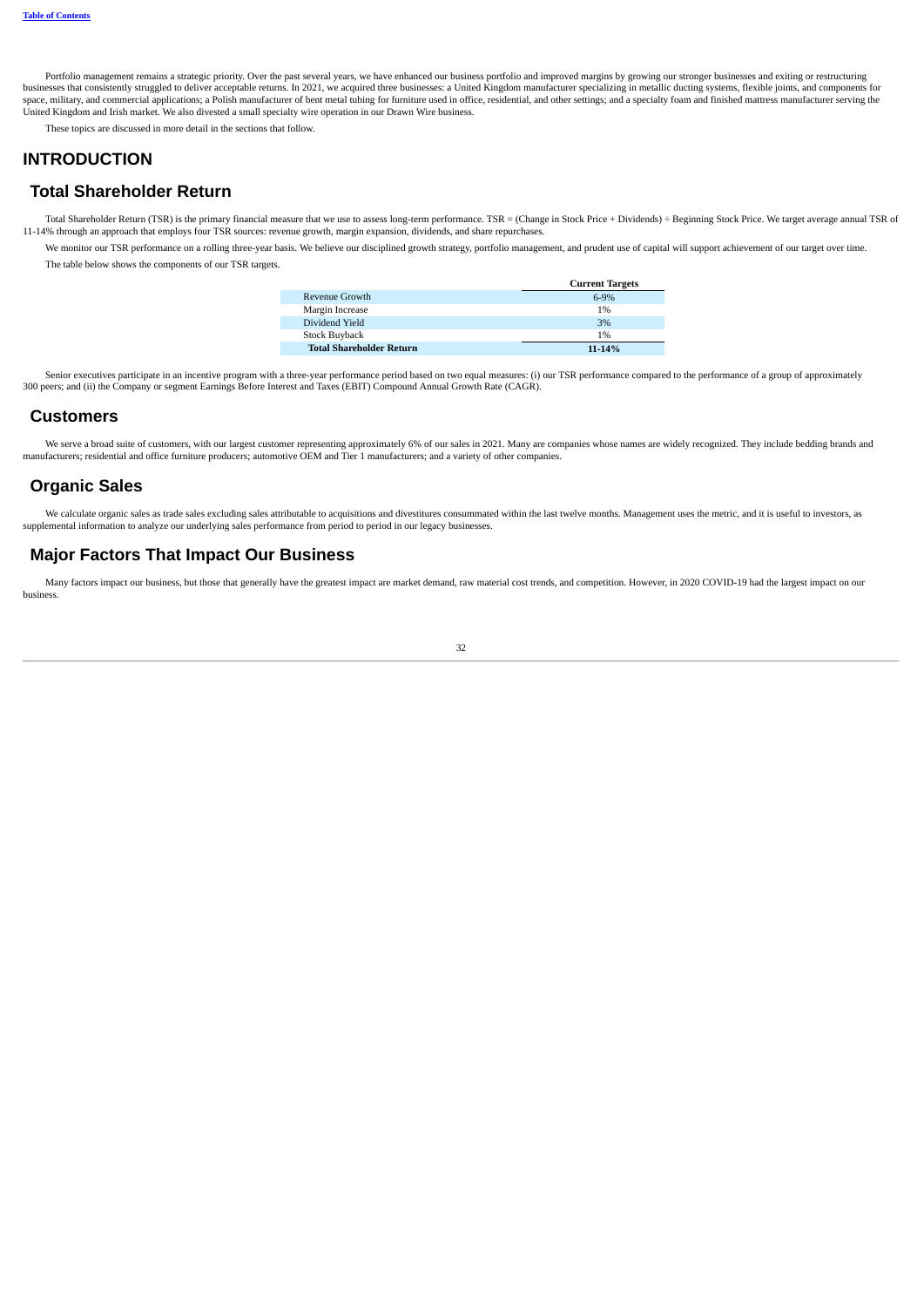### COVID-19 Impacts on our Business

The impact of the COVID-19 pandemic began in January 2020, directly affecting our operations in China, as well as the global supply chain. The crisis accelerated, impacting virtually all geographies by mid-March of 2020. We quickly took action to align our variable cost structure to demand levels, significantly reduce fixed costs, and cut capital expenditures, prioritize accounts receivable and inventory management, and amend the financial covenant in our revolving credit facility to provide additional liquidity. These efforts helped to strengthen cash flow and protect our balance sheet.

In mid-second quarter 2020, consumers quickly moved from travel and entertainment spending to purchasing home-related products and autos. This benefited our Bedding, Home Furniture, Flooring & Textile, and Automotive businesses. In 2021, most of our businesses recovered from the pandemic-related impacts of 2020. Trade sales in 2021 were up 19% versus 2020, primarily from raw material-related price increases and volume growth from recovery in most of our businesses.

The pandemic had, and could further have, an adverse impact, in varying degrees, to among other things (i) the demand for our products and our customers' products, growth rates in the industries in which we participate, and opportunities in those industries; (ii) our manufacturing operations' ability to remain fully operational, obtain necessary raw materials and parts, maintain appropriate labor levels, and ship finished products to customers from supply chain disruptions or otherwise; (iii) the collection of trade and other notes receivables in accordance with their terms due to customer bankruptcy, financial difficulties, or insolvency;<br> impact on our trade sales, earnings, cash flow, and financial condition.

Below is a more in-depth discussion of the various impacts of COVID-19 on our business.

Demand for our Products. Various governments in North America, Europe, Asia, and elsewhere instituted, and some have reinstituted, quarantines, shelter-in-place or stay-at-home orders, or restrictions on public gatherings as well as limitations on social interactions, which have had, and could further have, an adverse effect on the demand for our products.

Impact on our Manufacturing Operations. As of December 31, 2021, we had manufacturing facilities in the United States and 17 other countries. All of these countries have been affected by the COVID-19 pandemic. Our facilities are open, but we have, from time to time, some capacity restrictions on our plants due to governmental orders in various parts of the world. We have been and could be further negatively affected by governmental action in any one or more of the countries in which we operate by the imposition, or re-imposition, of restrictive social measures, mandatory closures of retail establishments that sell our products or our customers' products, travel restrictions, and restrictions on the import or export of products.

Depending on the length and severity of the COVID-19 pandemic, the percentage of the population vaccinated, and the effectiveness of the vaccines against new variants, our ability to keep our manufacturing operations fully operational, build and maintain appropriate labor levels, obtain necessary raw materials and parts, and ship finished products to customers may be partially or completely disrupted, either on a temporary or prolonged basis. The continued realization of these risks to our manufacturing operations, labor force, and supply chain could also increase labor, commodity, and transportation costs.

When our employees have tested positive for COVID-19 or may have come in contact with someone who tested positive for COVID-19, we follow adopted protocols which include enhanced disinfecting in targeted areas, contact tracing, and mandating certain quarantine and self-isolation periods. A significant increase in COVID-19 cases among our employees may disrupt our ability to maintain necessary labor levels and produce and deliver products to our customers if we are unable to shift production to other manufacturing facilities.

Certain governmental authorities, including state or foreign jurisdictions, may adopt laws mandating COVID-19 vaccination or periodic testing with masking requirements for unvaccinated employees. Because some of our employees may be hesitant to take a vaccine or be tested, the requirements, if adopted, may cause some employees to terminate employment with us which may challenge our ability to maintain appropriate labor levels in our facilities and keep our manufacturing locations fully operational. If these requirements are adopted, they may also create disruptions to our suppliers and customers.

Collection of Trade and Notes Receivables. Some of our customers have been adversely affected by the COVID-19 pandemic. If these parties suffer financial difficulty, they may be unable to pay their debts to us. they may reject their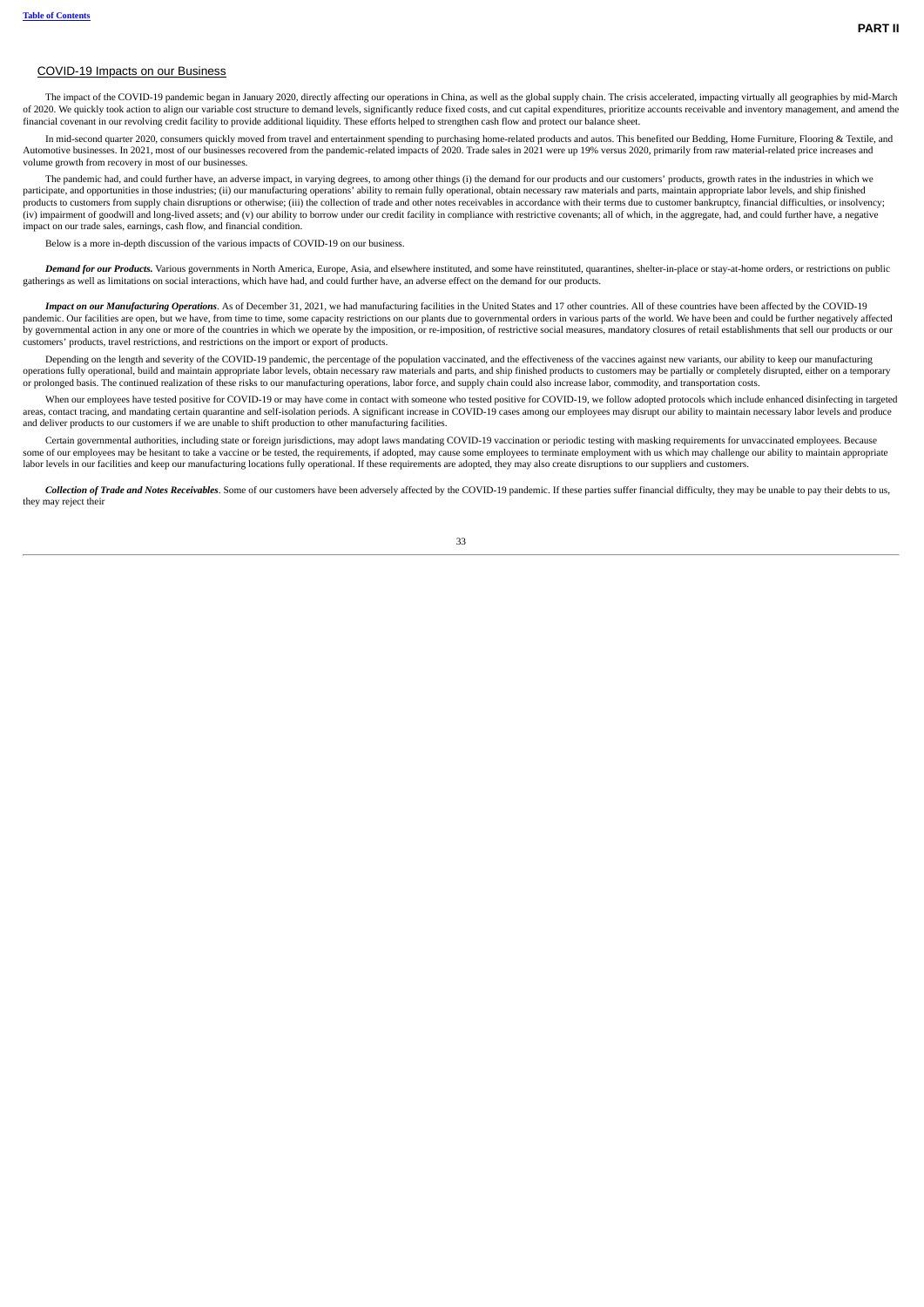contractual obligations to us under bankruptcy laws or otherwise, or we may have to negotiate significant discounts and/or extend financing terms to these parties. If we are unable to collect receivables on a timely basis, larger provisions for bad debt may be required. We are closely monitoring accounts receivable and collections. Although we experienced increased bad debt expense in the first quarter of 2020, we have had favorable customer payment trends and applied a lower qualitative risk for improved macroeconomic conditions which have allowed us to reduce our bad debt reserves in the last half of 2020 through 2021.

Impairment of Goodwill and Long-Lived Assets. A significant portion of our assets consists of goodwill and other long-lived assets the carrying value of which may be reduced if we determine that those assets are impaired. At December 31, 2021, goodwill and other intangible assets represented \$2.2 billion, or 41% of our total assets. In addition, net property, plant and equipment, operating lease right-of-use assets, and sundry assets totaled \$1.1 billion, or 20% of total assets.

Our annual goodwill impairment testing performed in the second quarter of 2021 indicated no goodwill impairments. However, fair value exceeded carrying value by less than 100% for two reporting units as summarized in the table below:

|                   |                                                                                  | Fair value in excess of carrying value |                                                                                  |      |                            |  |  |  |  |  |  |
|-------------------|----------------------------------------------------------------------------------|----------------------------------------|----------------------------------------------------------------------------------|------|----------------------------|--|--|--|--|--|--|
|                   | <b>Goodwill impairment</b><br>testing as performed in the<br>second quarter 2021 |                                        | <b>Goodwill impairment</b><br>testing as performed in the<br>second quarter 2020 |      | As of<br>December 31, 2021 |  |  |  |  |  |  |
| Aerospace         | 28                                                                               | $\%$                                   | 51                                                                               | $\%$ | \$68 million               |  |  |  |  |  |  |
| Work<br>Furniture | 85                                                                               | %                                      | 25                                                                               | $\%$ | \$101 million              |  |  |  |  |  |  |

The decrease in fair value for Aerospace, as compared to 2020, is reflective of industry trends. Demand for fabricated duct assemblies in 2021 was near 2019 levels, but demand for welded and seamless tube products is still well below pre-pandemic levels. With the lingering impact from pandemic-related disruption in air travel and resulting buildup of aircraft and supply chain inventories, the industry is not anticipated to<br> to gradually improve as employees return to the office. We are continuing to monitor all factors impacting these industries. If the adverse economic impact from the COVID-19 pandemic is longer than expected, we may not be able to achieve projected performance levels. If actual results of any of our reporting units materially differ from the assumptions and estimates used in the goodwill and long-lived asset valuation calculations, we could incur future impairment charges. These non-cash charges could have a material negative impact on our earnings.

The annual goodwill impairment testing performed in the second quarter of 2020 resulted in a \$25 million non-cash goodwill impairment charge with respect to our Hydraulic Cylinders reporting unit (which is a part of the Specialized Products segment) and reflected the complete write-off of the goodwill associated with this reporting unit.

Our Ability to Borrow under our Credit Facility. In response to the COVID-19 pandemic, in May 2020, we amended our five-year multi-currency \$1.2 billion credit facility to change, among other things, the restrictive financial covenants. Prior to the pandemic, the leverage ratio of debt to trailing 12-month EBITDA was 4.25 to 1.00 with a single step-down to 3.50 to 1.00 on March 31, 2020. The ratio was changed in two<br>ways: reached 3.25 to 1.00 at year end 2021. The credit facility, including the leverage ratio, was amended again in September 2021. For details on the current terms of the credit facility, please see Credit [Facility](#page-19-1) on page 50.

Relief under the CARES Act and Foreign Governmental Subsidies. We deferred \$19 million of our 2020 payment of employer's Social Security match as provided by the Coronavirus Aid, Relief, and Economic Security (CARES) Act. Approximately half was paid in January 2022 in accordance with the holiday schedule for the December 31, 2021 deferral date. The remaining deferral is anticipated to be paid in January 2023. We also received \$4 million and \$21 million in 2021 and 2020, respectively, of government subsidies in our international locations. These deferrals and subsidies are not expected to have a material impact on our short- or<br> insurance proceeds from a business interruption claim due to COVID-19 pandemic disruptions.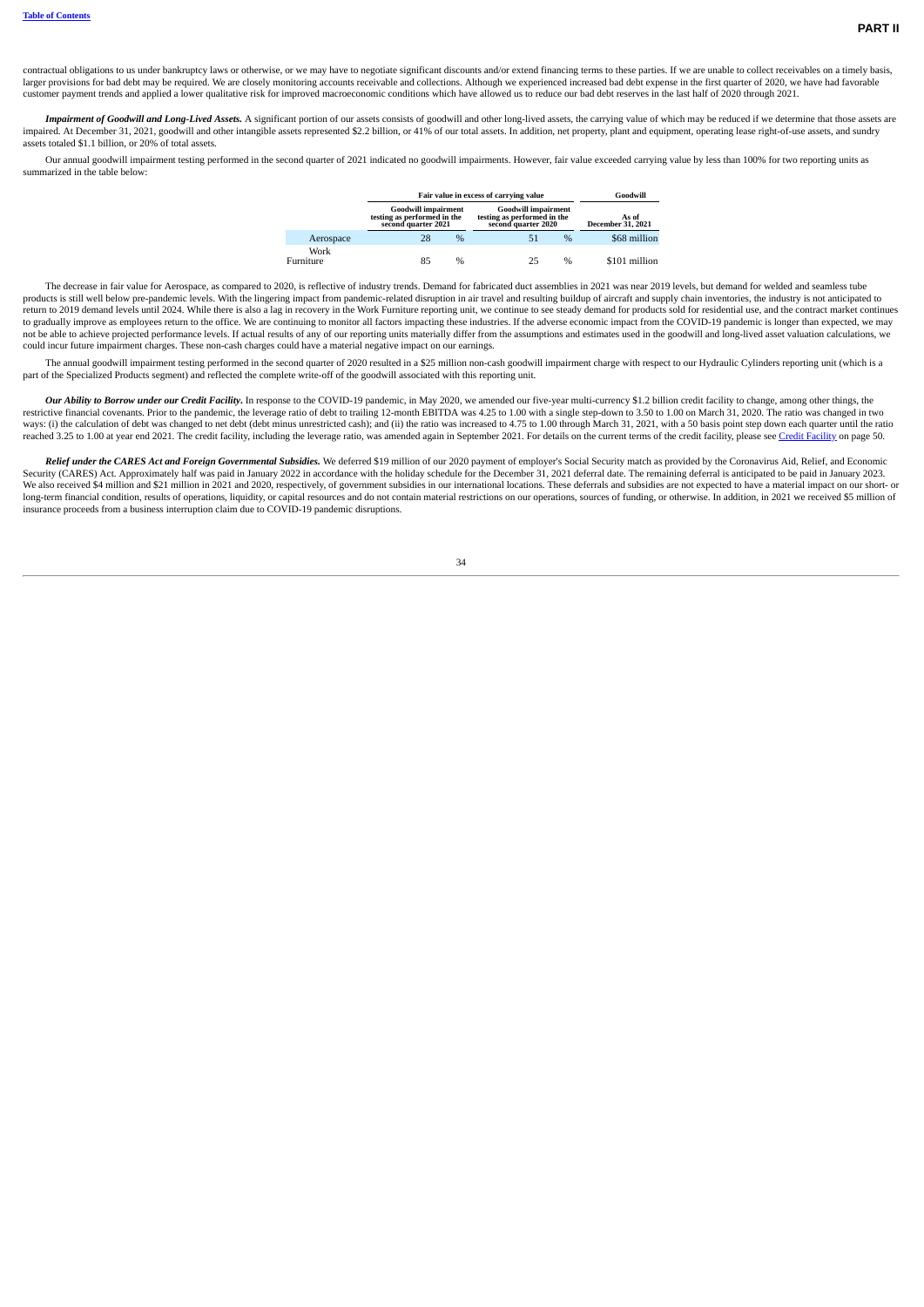### Market Demand

Market demand (including product mix) is impacted by several economic factors, with consumer confidence being the most significant. Other important factors include disposable income levels, employment levels, housing turnover, and interest rates. All of these factors influence consumer spending on durable goods, and therefore affect demand for our products and components. Some of these factors also influence business spending on facilities and equipment, which impacts approximately 20% of our sales.

#### Raw Material and Labor Costs

Our costs can vary significantly as market prices for raw materials (many of which are commodities) fluctuate. We typically have short-term commitments from our suppliers; accordingly, our raw material costs generally move with the market. Our ability to recover higher costs (through selling price increases) is crucial. When we experience significant increases in raw material costs, we typically implement price increases to recover the higher costs. Conversely, when costs decrease significantly, we generally pass those lower costs through to our customers. The timing of our price increases or decreases is important; we typically experience a lag in recovering higher costs, and we also realize a lag as costs decline.

Steel is our principal raw material. At various times in past years, we have experienced significant cost fluctuations in this commodity. In most cases, the major changes (both increases and decreases) were passed through to customers with selling price adjustments. Over the past few years, we have seen varying degrees of inflation and deflation in U.S. steel pricing. In 2020, steel costs deflated modestly through the majority of th

As a producer of steel rod, we are also impacted by changes in metal margins (the difference in the cost of steel scrap and the market price for steel rod). Throughout 2021, steel rod price increases outpaced steel scrap price increases resulting in significantly expanded metal margins within the steel industry. If these expanded metal margins are sustained, our steel rod mill should continue to experience enhanced profitability.

We have exposure to the cost of chemicals, including TDI, MDI, and polyol. The cost of these chemicals has fluctuated at times, but we have generally passed the changes through to our customers. Chemical prices deflated in the first half of 2020. Inflation began in the second half of the year and continued throughout 2021 as a result of several factors, including robust demand, shortages from severe weather, supplier production disruptions, port delays, and logistics challenges. The supply shortages resulted in significant restrictions by producers, however, supply availability improved in late fourth quarter 2021.

Currently there is a shortage of semiconductors in the automotive industry. Automotive OEMs and other suppliers have not been able to secure an adequate supply of semiconductors, and as a result have reduced or completely shut down their production of some automobiles or parts, which in turn has reduced our sale of products. Consumer demand remains strong, but the semiconductor shortage has pushed vehicle inventory to very low levels. Our Automotive Group uses the semiconductors in seat comfort products, and to a lesser extent in motors and actuators. Although our Automotive Group has been able to obtain an adequate supply of semiconductors, we are dependent on our suppliers to deliver these semiconductors in accordance with our production schedule. A shortage of the semiconductors, either to us, the automotive OEMs or our suppliers, can disrupt our operations and our ability to deliver products to our customers.

Shortages in the labor markets in several industries in which we operate have created challenges in hiring and maintaining adequate workforce levels. Because of these shortages, we have experienced increased labor costs.

Some facilities have experienced disruptions in logistics necessary to import, export, or transfer raw materials or finished goods, which has generally resulted in increased transportation costs that are typically passed through to our customers. Our supply chains have also been hampered by congested ports and trucking constraints.

Our other raw materials include woven and nonwoven fabrics and foam scrap. We have experienced changes in the cost of these materials and generally have been able to pass them through to our customers. When we raise our prices to recover higher raw material costs, this sometimes causes customers to modify their product designs and replace higher cost components with lower cost components. We must continue providing product options to our customers that enable them to improve the functionality of their products and manage their costs, while providing higher profits for our operations.

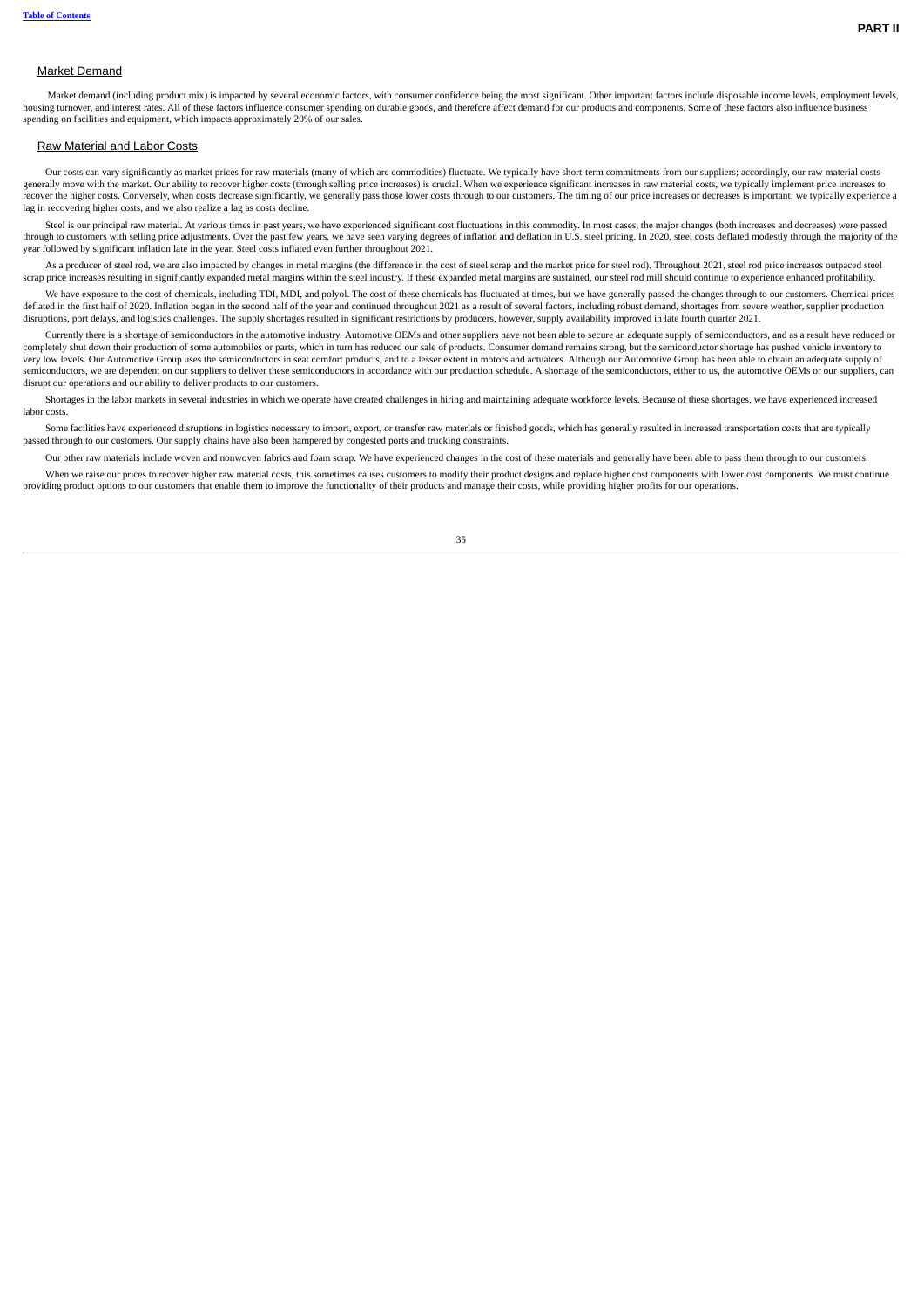### Competition

Many of our markets are highly competitive, with the number of competitors varying by product line. In general, our competitors tend to be smaller, private companies. Many of our competitors, both domestic and foreign, compete primarily on the basis of price. Our success has stemmed from the ability to remain price competitive, while delivering innovation, better product quality, and customer service.

We continue to face pressure from foreign competitors, as some of our customers source a portion of their components and finished products offshore. In addition to lower labor rates, foreign competitors benefit (at times) from lower raw material costs. They may also benefit from currency factors and more lenient regulatory climates. We typically compete in market segments that value product differentiation. However, when we do compete on cost, we typically remain price competitive in most of our business units, even versus many foreign manufacturers, as a result of our highly efficient operations, automation, vertical integration in steel rod and wire, logistics and distribution efficiencies, and large-scale purchasing of raw materials and commodities. We have also reacted to foreign competition in certain cases by selectively adjusting prices, developing new proprietary products that help our customers reduce total costs, and shifting production offshore to take advantage of lower input costs.

Since 2009, there have been antidumping duty orders on innerspring imports from China, South Africa, and Vietnam, ranging from 116% to 234%. In September 2019, the Department of Commerce (DOC) and the the DOC and ITC omclu determine whether to extend the orders for an additional five years.

Antidumping and countervailing duty cases filed by major U.S. steel wire rod producers have resulted in the imposition of antidumping duties on imports of steel wire rod from Brazil, China, Belarus, Indonesia, Italy, Korea, Mexico, Moldova, Russia, South Africa, Spain, Trinidad & Tobago, Turkey, Ukraine, United Arab Emirates, and the United Kingdom, ranging from 1% to 757%, and countervailing duties on imports of steel wire rod from Brazil, China, Italy, and Turkey, ranging from 3% to 193%. In June 2020, the ITC and DOC concluded a first sunset review, extending the orders on China through June 2025, and in July 2020, the ITC and in July DOC concluded a third sunset review, determining to extend the orders on Brazil, Indonesia, Mexico, Moldova, and Trinidad & Tobago through August 2025. Duties will continue through December 2022 for Belarus, Italy, Korea, Russia, South Africa, Spain, Turkey, Ukraine, United Arab Emirates, and the United Kingdom. At those times, the DOC and the ITC will conduct sunset reviews to determine whether to extend those orders for an additional five years.

In September 2018, the Company, along with other domestic mattress producers, filed petitions with the DOC and the ITC alleging that manufacturers of mattresses in China were unfairly selling their products in the United S 1,732%. In November 2019, the ITC made a unanimous final determination that domestic mattress producers were materially injured by reason of the unfairly priced imported mattresses. An antidumping order on imports of Chinese mattresses will remain in effect through December 2024, at which time the DOC and ITC will conduct a sunset review to determine whether to extend the order for an additional five years.

In March 2020, the Company, along with other domestic mattress producers and two labor unions representing workers at other mattress producers, filed antidumping petitions with the DOC and the ITC alleging that manufacturers of mattresses in Cambodia, Indonesia, Malaysia, Serbia, Thailand, Turkey, and Vietnam were unfairly selling their products in the United States at less than fair value (dumping) and a countervailing duty petition alleging manufacturers of mattresses in China were benefiting from subsidies. In March 2021, the DOC made final determinations, assigning China a countervailing duty rate of 97.78% and antidumping duty rates on the other seven countries from 2.22% – 763.28%. In April 2021, the ITC made a unanimous affirmative final determination that domestic mattress producers were materially injured by reason of the unfairly priced or subsidized imported mattresses. Accordingly, the agencies instructed that final antidumping and countervailing duty orders will remain in effect for five years, through May 2026, at which time the DOC and ITC will conduct a sunset review to determine whether to extend the order for an additional five years. Appeals have been filed with the U.S. Court of International Trade as to the DOC's final determinations of margins for Cambodia, Indonesia, Thailand, and Vietnam and the ITC's final determination of injury. See Item 3 Legal [Proceedings](#page--1-1) on page 27 for more information.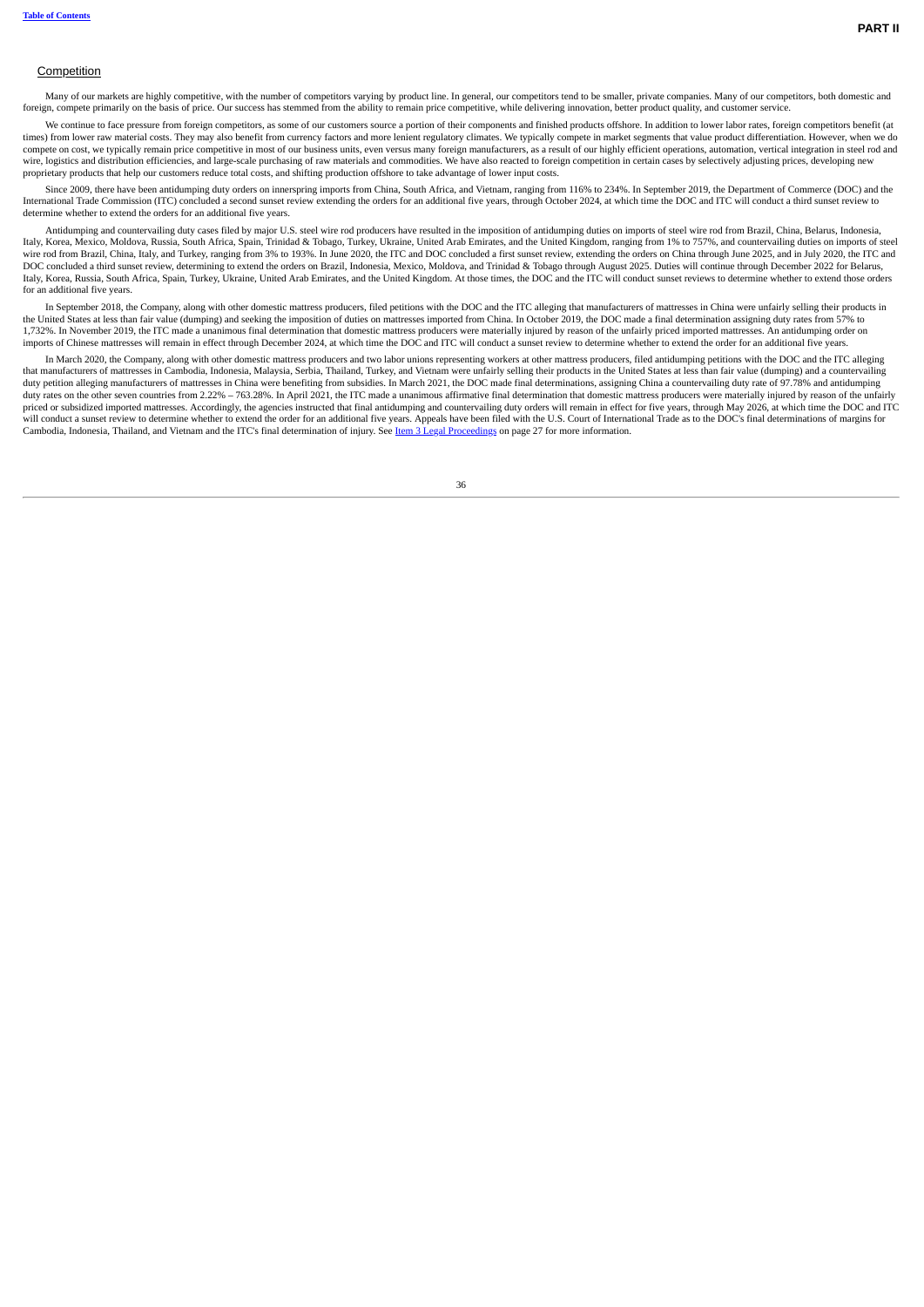# **Sale of Real Estate**

In the second quarter 2021, we sold certain real estate associated with our exited Fashion Bed business in the Bedding Products segment and recognized a gain of approximately \$28 million on the transaction.

## **Change in Method for Valuing Inventories from Last-In, First-Out (LIFO) Cost Method**

As of January 1, 2021, we changed our method for valuing certain inventories (primarily domestic steel-related inventories) to the First-in, First-out (FIFO) cost method from the LIFO cost method. The effects of this chang

# <span id="page-6-0"></span>**RESULTS OF OPERATIONS—2021 vs. 2020**

# **Consolidated Results**

The following table shows the changes in sales and earnings during 2021, and identifies the major factors contributing to the changes from prior year.

| (Dollar amounts in millions, except per share data)                                                           | Amount    | $\frac{0}{6}$ 1 |      |
|---------------------------------------------------------------------------------------------------------------|-----------|-----------------|------|
| Net trade sales:                                                                                              |           |                 |      |
| Year ended December 31, 2020                                                                                  | 4,280     |                 |      |
| <b>Divestitures</b>                                                                                           | (32)      | (1)             | $\%$ |
| 2020 sales excluding divestitures                                                                             | 4,248     |                 |      |
| Approximate volume gains                                                                                      | 172       | $\overline{4}$  |      |
| Approximate raw material-related inflation and currency impact                                                | 597       | 14              |      |
| Organic sales                                                                                                 | 769       | 18              |      |
| Acquisition sales growth                                                                                      | 56        | $\overline{2}$  |      |
| Year ended December 31, 2021                                                                                  | 5,073     | 19              | %    |
| <b>Earnings:</b>                                                                                              |           |                 |      |
| (Dollar amounts, net of tax)                                                                                  |           |                 |      |
| Year ended December 31, 2020                                                                                  | \$<br>253 |                 |      |
| Gain on sale of real estate                                                                                   | 21        |                 |      |
| 2020 goodwill impairment                                                                                      | 25        |                 |      |
| 2020 restructuring-related charges                                                                            | 6         |                 |      |
| 2020 note impairment                                                                                          | 6         |                 |      |
| 2020 stock write-off from a prior year divestiture                                                            | 3         |                 |      |
| Other items, primarily including higher volume, metal margin expansion in our Steel Rod business, and pricing |           |                 |      |
| discipline                                                                                                    | 88        |                 |      |
| Year ended December 31, 2021                                                                                  | 402       |                 |      |
| 2020 Earnings Per Diluted Share                                                                               | 1.86      |                 |      |
| 2021 Earnings Per Diluted Share                                                                               | 2.94      |                 |      |
|                                                                                                               |           |                 |      |

Calculations impacted by rounding **1**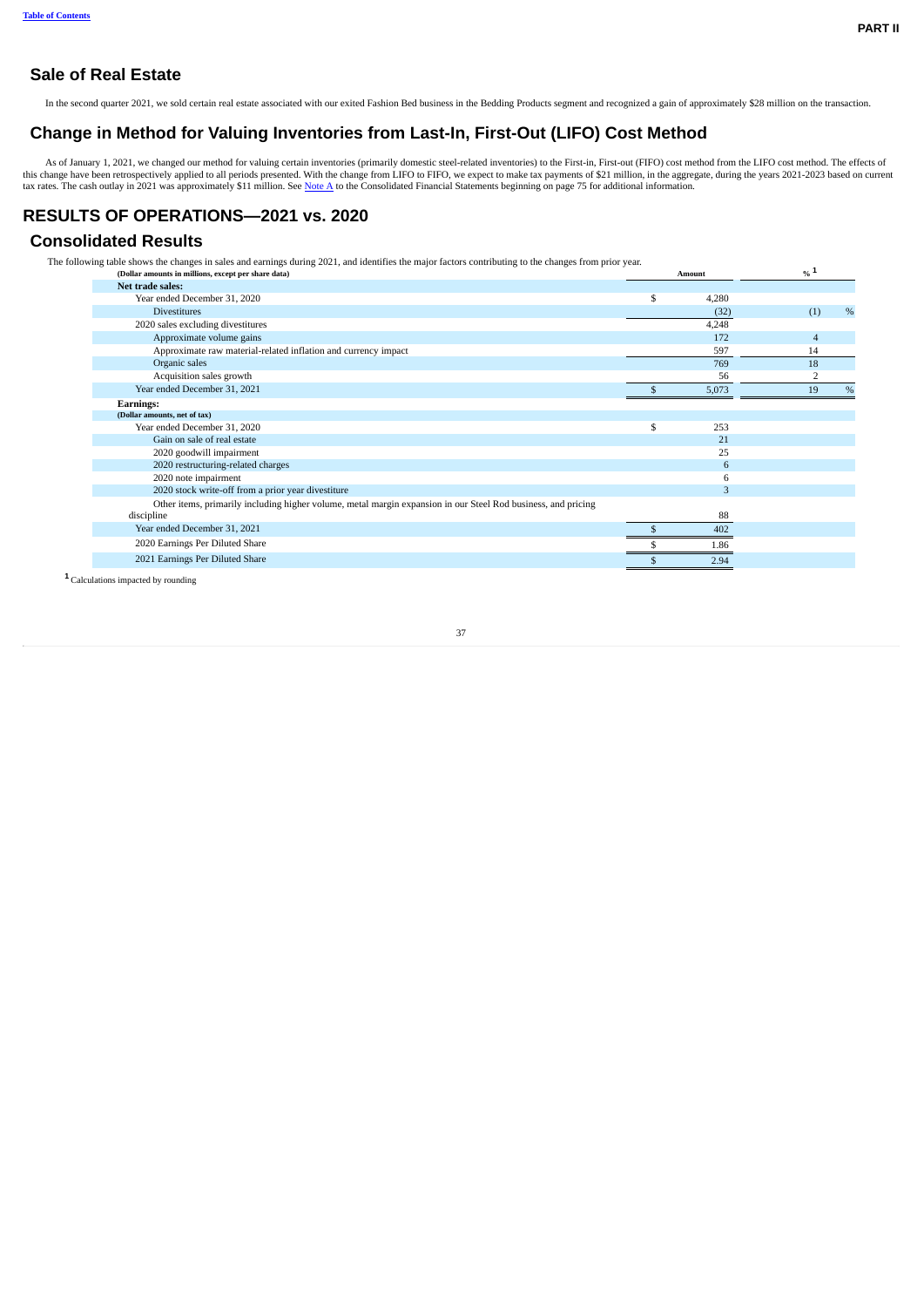Full-year trade sales increased 19%, to \$5,073 million. Organic sales increased 18%, primarily from raw material-related selling price increases of 13%, volume recovery from pandemic-related sales declines in the first half of 2020 of 4%, and currency benefit of 1%. Acquisitions, net of divestitures, contributed 1% to sales growth.

Earnings increased primarily from the impact of higher sales volume, metal margin expansion in our Steel Rod business, and pricing discipline. As indicated in the table above, earnings also increased from a gain on the sale of real estate and the non-recurrence of the goodwill impairment charge, restructuring-related charges, the impairment charge related to a note receivable, and the stock write-off associated with a prior year divestiture that filed bankruptcy in 2020.

### Interest and Income Taxes

Net interest expense in 2021 was lower by \$6 million compared to the twelve months ended December 31, 2020 primarily due to lower interest rates.

Our worldwide effective income tax rate was 23% in both 2021 and 2020. The following table reflects how our effective income tax rate differs from the statutory federal income tax rate. See [Note](#page--1-3) N on page 109 of the Notes

|                                                | <b>Year Ended December 31</b> |              |
|------------------------------------------------|-------------------------------|--------------|
|                                                | 2021                          | 2020         |
| Statutory federal income tax rate              | $\frac{0}{0}$<br>21.0         | $\%$<br>21.0 |
| Increases (decreases) in rate resulting from:  |                               |              |
| State taxes, net of federal benefit            | 1.5                           | 8.           |
| Tax effect of foreign operations               | (.9)                          | (2.2)        |
| Global intangible low-taxed income             | .5                            | (.3)         |
| Current and deferred foreign withholding taxes | 2.3                           | 2.7          |
| Stock-based compensation                       | (.5)                          | (.6)         |
| Change in valuation allowance                  |                               | .8           |
| Change in uncertain tax positions, net         |                               | .6           |
| Goodwill impairment                            |                               | 1.6          |
| Other permanent differences, net               | (.8)                          | (1.3)        |
| Other, net                                     | (.2)                          | (.3)         |
| Effective tax rate                             | $\frac{0}{6}$<br>22.9         | $\%$<br>22.8 |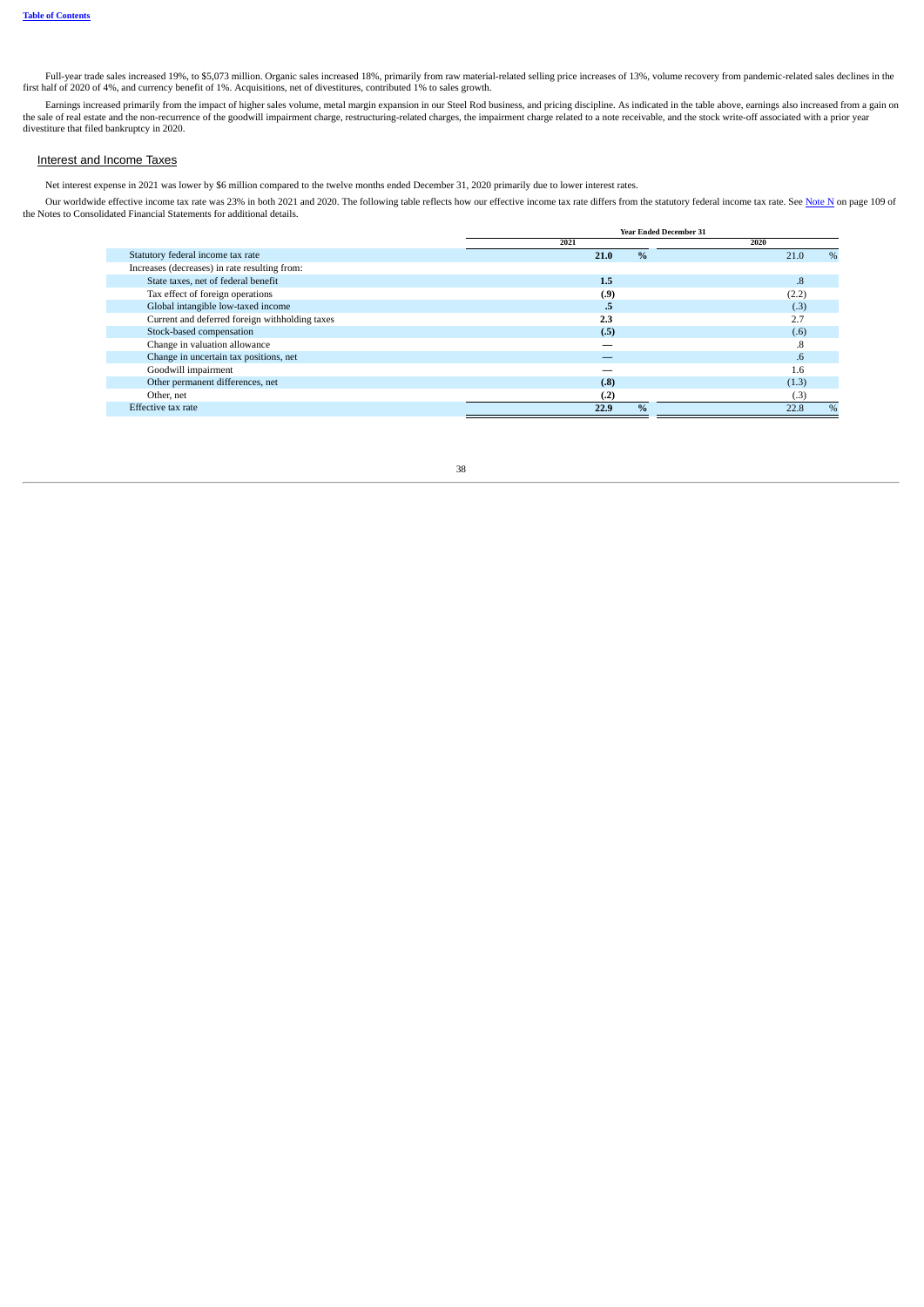# **Segment Results**

In the following section we discuss 2021 sales and EBIT (earnings before interest and taxes) for each of our segments. We provide additional detail about segment results and a reconciliation of segment EBIT to consolidated EBIT in [Note](#page--1-4)  $\overline{F}$  on page 87 of the Notes to Consolidated Financial Statements.

|                                        |               |               |         |              |       | <b>Change in Sales</b> |      | % Change<br>Organic |               |                     |      |
|----------------------------------------|---------------|---------------|---------|--------------|-------|------------------------|------|---------------------|---------------|---------------------|------|
| (Dollar amounts in millions)           | 2021          |               | 2020    |              |       | $\%$                   |      | Sales <sup>1</sup>  |               |                     |      |
| <b>Trade sales</b>                     |               |               |         |              |       |                        |      |                     |               |                     |      |
| <b>Bedding Products</b>                | \$<br>2,455.9 | <sup>\$</sup> | 2,039.3 | $\mathbb{S}$ | 416.6 | 20.4                   | $\%$ | 20.3                | $\%$          |                     |      |
| <b>Specialized Products</b>            | 998.9         |               | 891.2   |              | 107.7 | 12.1                   |      | 10.7                |               |                     |      |
| Furniture, Flooring & Textile Products | 1,617.8       |               | 1,349.7 |              | 268.1 | 19.9                   |      | 19.7                |               |                     |      |
| Total trade sales                      | 5,072.6       |               | 4,280.2 | \$           | 792.4 | 18.5                   | %    | 18.1                | $\frac{0}{0}$ |                     |      |
|                                        |               |               |         |              |       |                        |      |                     |               |                     |      |
|                                        |               |               |         |              |       | <b>Change in EBIT</b>  |      |                     |               | <b>EBIT Margins</b> |      |
|                                        | 2021          |               | 2020    |              |       | $\%$                   |      | 2021                |               | 2020                |      |
| <b>EBIT</b>                            |               |               |         |              |       |                        |      |                     |               |                     |      |
| <b>Bedding Products</b>                | \$<br>321.3   | \$            | 192.4   | \$           | 128.9 | 67.0                   | $\%$ | 13.1                | $\%$          | 9.4                 | $\%$ |
| <b>Specialized Products</b>            | 115.9         |               | 92.0    |              | 23.9  | 26.0                   |      | 11.6                |               | 10.3                |      |
| Furniture, Flooring & Textile Products | 159.5         |               | 126.5   |              | 33.0  | 26.1                   |      | 9.9                 |               | 9.4                 |      |
| Intersegment eliminations & other      | (.7)          |               | (3.4)   |              | 2.7   |                        |      |                     |               |                     |      |
| <b>Total EBIT</b>                      | 596.0         | \$            | 407.5   | \$           | 188.5 | 46.3                   | %    | 11.7                | $\%$          | 9.5                 | $\%$ |
|                                        |               |               |         |              |       |                        |      |                     |               |                     |      |
|                                        | 2021          |               | 2020    |              |       |                        |      |                     |               |                     |      |
| <b>Depreciation and amortization</b>   |               |               |         |              |       |                        |      |                     |               |                     |      |
| <b>Bedding Products</b>                | 106.8         | \$            | 106.7   |              |       |                        |      |                     |               |                     |      |
| <b>Specialized Products</b>            | 44.8          |               | 44.3    |              |       |                        |      |                     |               |                     |      |
| Furniture, Flooring & Textile Products | 24.0          |               | 25.5    |              |       |                        |      |                     |               |                     |      |
| Unallocated <sup>2</sup>               | 11.7          |               | 12.9    |              |       |                        |      |                     |               |                     |      |
| Total depreciation and amortization    | 187.3         | $\mathbf{s}$  | 189.4   |              |       |                        |      |                     |               |                     |      |

This is the change in sales not attributable to acquisitions or divestitures in the last 12 months. Refer to the Bedding Products, Specialized Products, and Furniture, Flooring & Textile Products discussions below **1** for a reconciliation of the change in total segment sales to organic sales.

Unallocated consists primarily of depreciation and amortization on non-operating assets. **2**

## **Bedding Products**

Trade sales increased 20%. Organic sales were up 20%, entirely from raw material-related selling price increases. Volume was flat. Acquisitions and divestitures offset.

EBIT increased \$129 million, primarily from higher metal margin in our Steel Rod business, pricing discipline, the \$28 million gain from sale of real estate associated with our exited Fashion Bed business, and the prior ye transportation costs.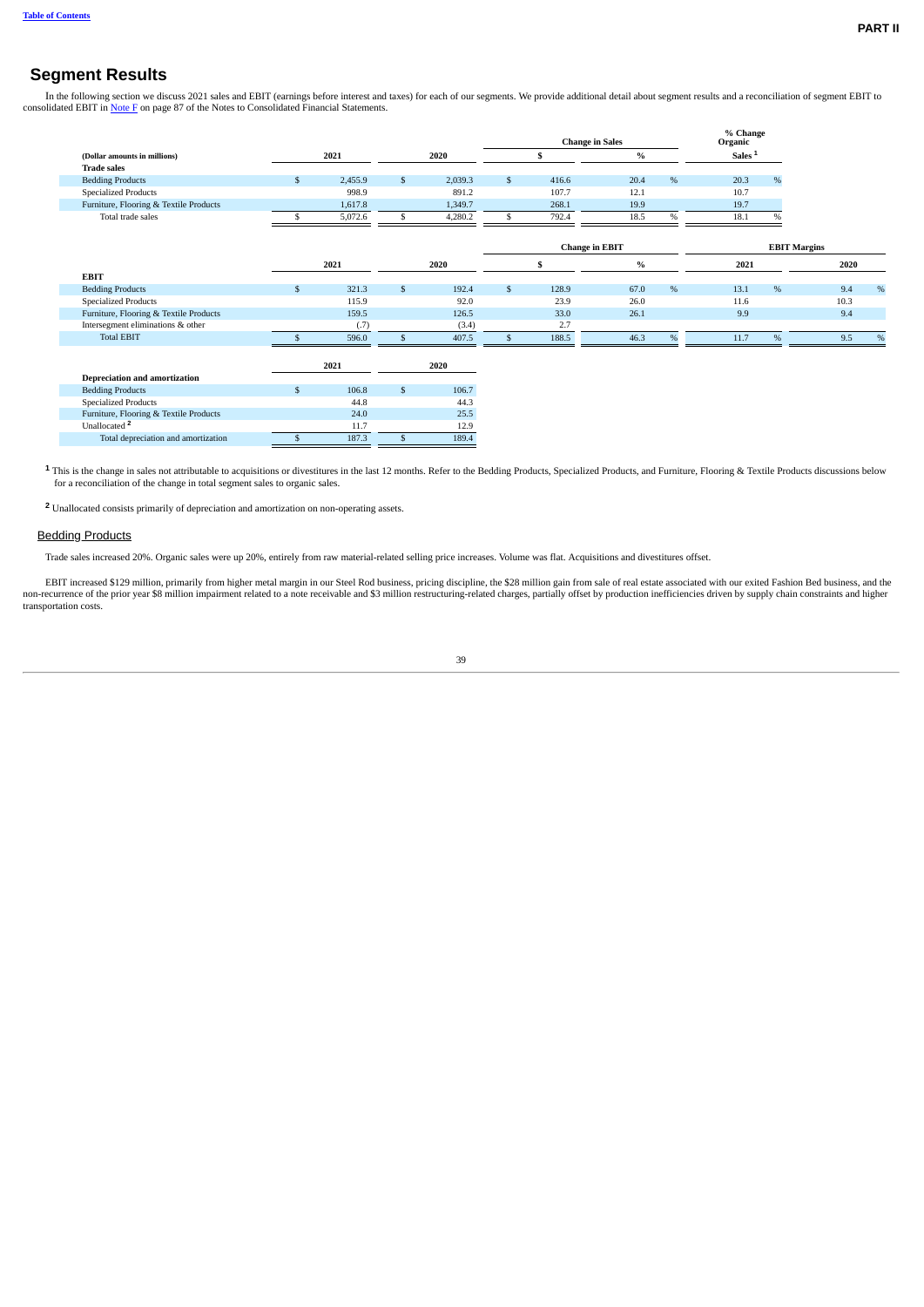## **Specialized Products**

Trade sales increased 12%. Organic sales were up 11%, from a 7% increase in volume and currency benefit of 4%. Acquisitions contributed 1% to sale growth.

EBIT increased \$24 million, primarily from higher volume and the non-recurrence of prior year \$25 million goodwill impairment charge in Hydraulic Cylinders and \$4 million restructuring-related charges, partially offset by higher raw material and transportation costs.

#### Furniture, Flooring & Textile Products

Trade sales increased 20%. Organic sales were up 20%, from raw material-related selling price increases of 10%, increased volume of 9%, and currency benefit of 1%.

EBIT increased \$33 million, primarily from higher volume, pricing discipline, and non-recurrence of prior year \$1 million restructuring-related charges.

## <span id="page-9-0"></span>**RESULTS OF OPERATIONS—2020 vs. 2019**

As of January 1, 2021, we changed our method for valuing certain inventories (primarily domestic steel-related inventories) to the FIFO cost method from the LIFO cost method. The effects of this change have been retrospectively applied to all periods presented. See INVENTORIES under [Note](#page--1-2) A beginning on page 75 of the Notes to Consolidated Financial Statements for additional information.

## **Consolidated Results**

The following table shows the changes in sales and earnings during 2020, and identifies the major factors contributing to the changes from prior year.

| (Dollar amounts in millions, except per share data)                                                                        |    | <b>Amount</b> | % 1  |   |
|----------------------------------------------------------------------------------------------------------------------------|----|---------------|------|---|
| Net trade sales:                                                                                                           |    |               |      |   |
| Year ended December 31, 2019                                                                                               | S  | 4,753         |      |   |
| <b>Divestitures</b>                                                                                                        |    | (14)          |      | % |
| 2019 sales excluding divestitures                                                                                          |    | 4,739         |      |   |
| Approximate volume losses                                                                                                  |    | (483)         | (10) |   |
| Approximate raw material-related inflation and currency impact                                                             |    | (32)          | (1)  |   |
| Organic sales                                                                                                              |    | (515)         | (11) |   |
| Acquisition sales growth                                                                                                   |    | 56            |      |   |
| Year ended December 31, 2020                                                                                               |    | 4,280         | (10) | % |
| <b>Earnings:</b>                                                                                                           |    |               |      |   |
| (Dollar amounts, net of tax)                                                                                               |    |               |      |   |
| Year ended December 31, 2019                                                                                               | \$ | 314           |      |   |
| Lower restructuring-related charges (\$9 in 2019; \$6 in 2020)                                                             |    | 3             |      |   |
| Goodwill impairment                                                                                                        |    | (25)          |      |   |
| Note impairment                                                                                                            |    | (6)           |      |   |
| Stock write-off from a prior year divestiture                                                                              |    | (3)           |      |   |
| Other items, including COVID-related economic declines, partially offset by fixed cost reductions, lower interest expense, |    |               |      |   |
| and lower taxes                                                                                                            |    | (30)          |      |   |
| Year ended December 31, 2020                                                                                               |    | 253           |      |   |
| 2019 Earnings Per Diluted Share                                                                                            |    | 2.32          |      |   |
| 2020 Earnings Per Diluted Share                                                                                            |    | 1.86          |      |   |
|                                                                                                                            |    |               |      |   |

Calculations impacted by rounding **1**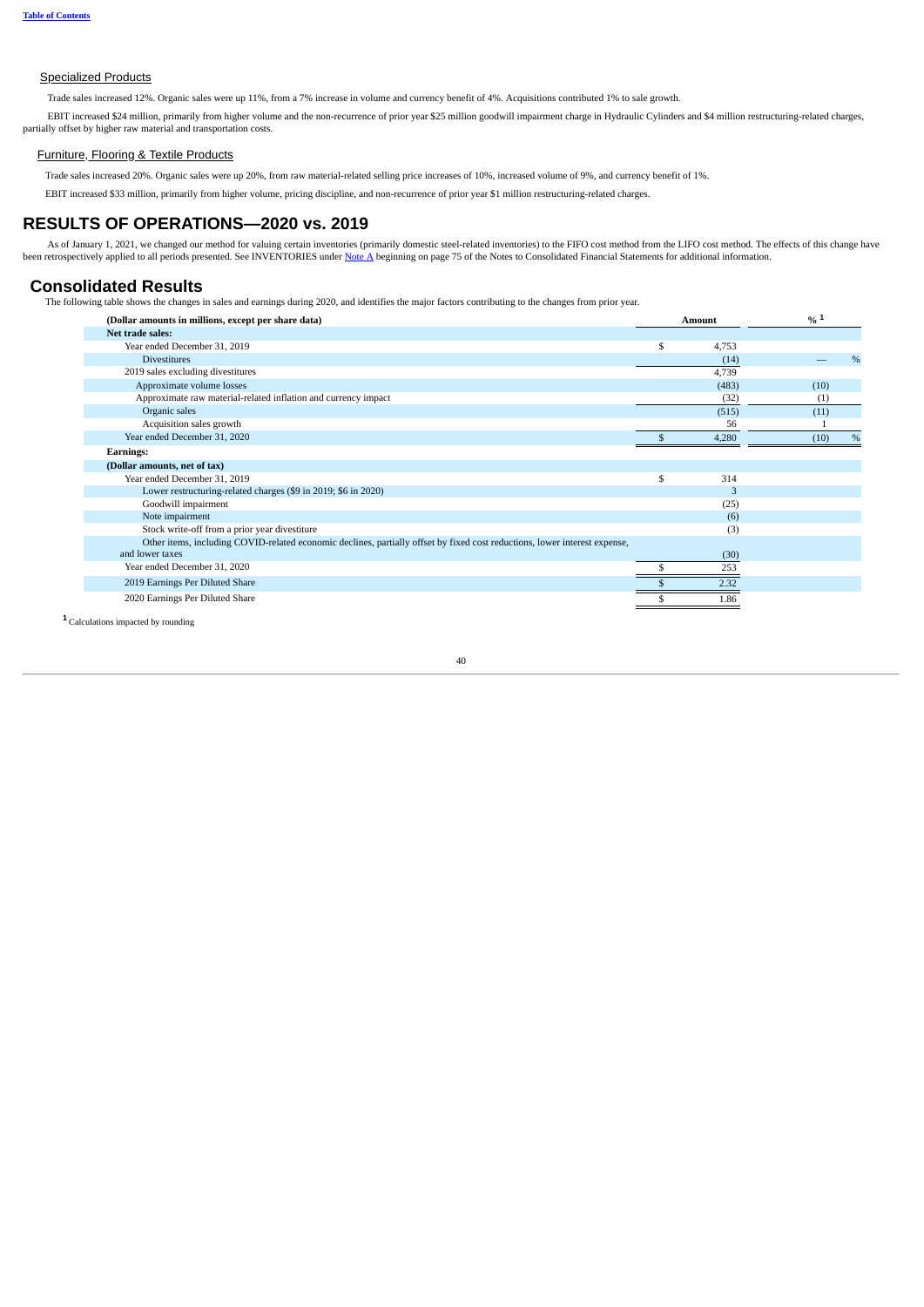Full-year trade sales decreased 10%, to \$4,280 million, and organic sales decreased 11%. Volume declined 10%, primarily due to pandemic-related economic declines and the planned exit of business in Fashion Bed<br>and Drawn Wi

As indicated in the table above, earnings decreased from the goodwill impairment charge, the impairment charge related to a note receivable, and the stock write-off associated with a prior year divestiture that filed bankruptcy in 2020, partially offset by lower restructuring-related charges. Operationally, earnings decreased primarily from the impact of lower sales, partially offset by fixed cost reductions.

### Interest and Income Taxes

Net interest expense in 2020 was lower by \$4 million compared to the twelve months ended December 31, 2019 primarily due to lower debt levels and interest rates.

Our worldwide effective income tax rate was 23% in 2020, compared to 22% in 2019. The following table reflects how our effective income tax rate differs from the statutory federal income tax rate. See [Note](#page--1-3) N on page 109 of the Notes to Consolidated Financial Statements for additional details.

|                                                | <b>Year Ended December 31</b> |              |
|------------------------------------------------|-------------------------------|--------------|
|                                                | 2020                          | 2019         |
| Statutory federal income tax rate              | %<br>21.0                     | %<br>21.0    |
| Increases (decreases) in rate resulting from:  |                               |              |
| State taxes, net of federal benefit            | $\boldsymbol{.8}$             | 1.3          |
| Tax effect of foreign operations               | (2.2)                         | (1.7)        |
| Global intangible low-taxed income             | (.3)                          | 2.3          |
| Current and deferred foreign withholding taxes | 2.7                           | 1.3          |
| Stock-based compensation                       | (.6)                          | (1.1)        |
| Change in valuation allowance                  | .8                            | .4           |
| Change in uncertain tax positions, net         | .6                            | (.3)         |
| Goodwill impairment                            | 1.6                           |              |
| Other permanent differences, net               | (1.3)                         | (.3)         |
| Other, net                                     | (.3)                          | (7.          |
| Effective tax rate                             | %<br>22.8                     | $\%$<br>22.2 |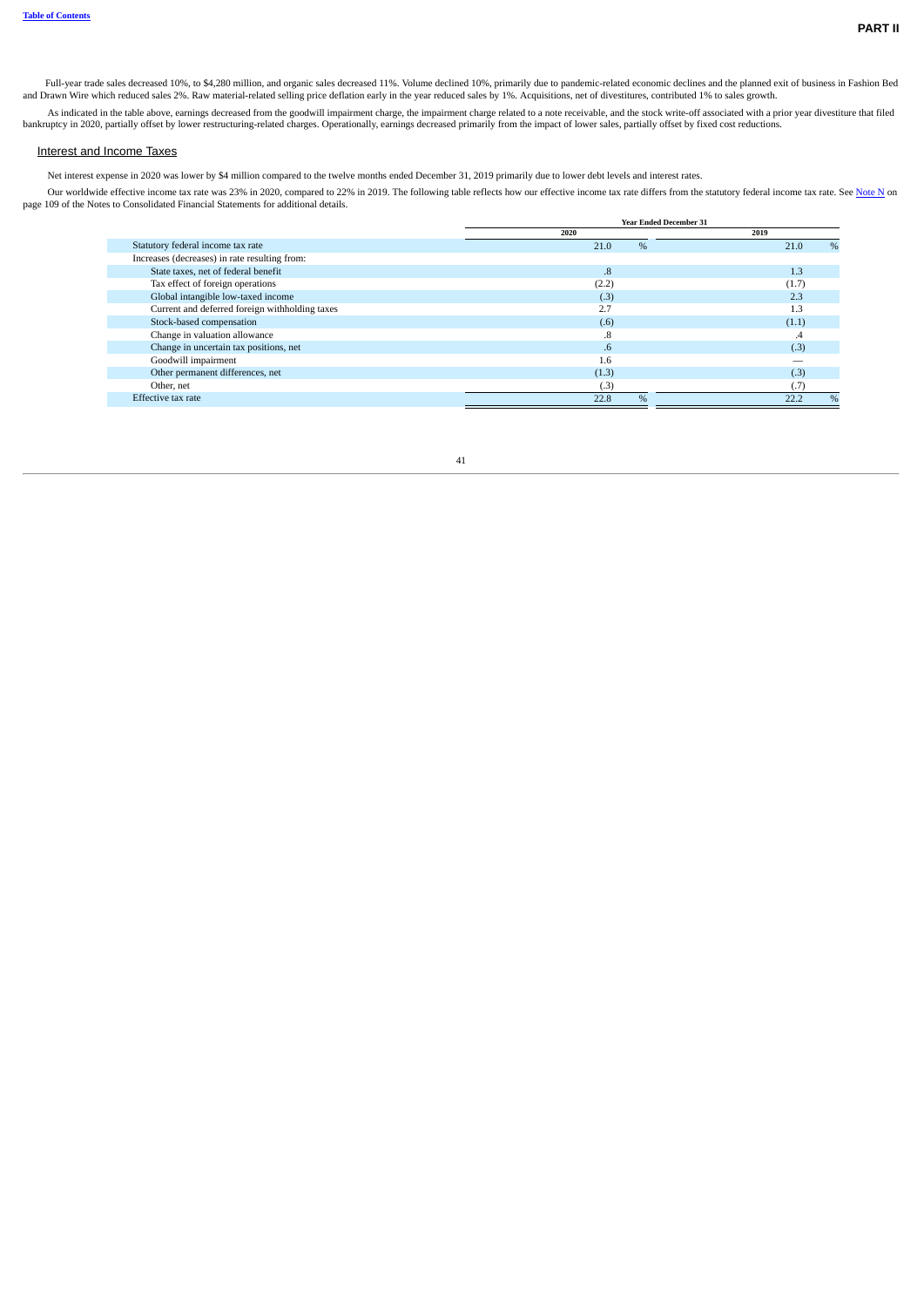# **Segment Results**

In the following section we discuss 2020 sales and EBIT for each of our segments. We provide additional detail about segment results and a reconciliation of segment EBIT to consolidated EBIT in [Note](#page--1-4) F on page 87 of the Notes to Consolidated Financial Statements.

|                                        |    |         |               |              | <b>Change in Sales</b> |               |      | % Change<br>Organic |                     |      |      |
|----------------------------------------|----|---------|---------------|--------------|------------------------|---------------|------|---------------------|---------------------|------|------|
| (Dollar amounts in millions)           |    | 2020    | 2019          |              | \$                     | $\%$          |      | Sales <sup>1</sup>  |                     |      |      |
| <b>Trade sales</b>                     |    |         |               |              |                        |               |      |                     |                     |      |      |
| <b>Bedding Products</b>                | -S | 2,039.3 | \$<br>2,254.3 | $\mathbf{s}$ | (215.0)                | (9.5)         | %    | (10.0)              | $\%$                |      |      |
| <b>Specialized Products</b>            |    | 891.2   | 1,066.8       |              | (175.6)                | (16.5)        |      | (16.5)              |                     |      |      |
| Furniture, Flooring & Textile Products |    | 1,349.7 | 1,431.4       |              | (81.7)                 | (5.7)         |      | (8.1)               |                     |      |      |
| Total trade sales                      |    | 4,280.2 | \$<br>4,752.5 | \$           | (472.3)                | (9.9)         | $\%$ | (10.9)              | $\%$                |      |      |
|                                        |    |         |               |              | <b>Change in EBIT</b>  |               |      |                     | <b>EBIT Margins</b> |      |      |
|                                        |    | 2020    | 2019          |              | \$                     | $\frac{0}{0}$ |      | 2020                |                     | 2019 |      |
| <b>EBIT</b>                            |    |         |               |              |                        |               |      |                     |                     |      |      |
| <b>Bedding Products</b>                | \$ | 192.4   | \$<br>214.9   | \$           | (22.5)                 | (10.5)        | $\%$ | 9.4                 | $\%$                | 9.5  | $\%$ |
| <b>Specialized Products</b>            |    | 92.0    | 169.9         |              | (77.9)                 | (45.9)        |      | 10.3                |                     | 15.9 |      |
| Furniture, Flooring & Textile Products |    | 126.5   | 102.3         |              | 24.2                   | 23.7          |      | 9.4                 |                     | 7.1  |      |
| Intersegment eliminations & other      |    | (3.4)   | (.3)          |              | (3.1)                  |               |      |                     |                     |      |      |
| <b>Total EBIT</b>                      |    | 407.5   | 486.8         |              | (79.3)                 | (16.3)        | %    | 9.5                 | %                   | 10.2 | %    |
|                                        |    | 2020    | 2019          |              |                        |               |      |                     |                     |      |      |
| <b>Depreciation and amortization</b>   |    |         |               |              |                        |               |      |                     |                     |      |      |
| <b>Bedding Products</b>                | S  | 106.7   | \$<br>107.3   |              |                        |               |      |                     |                     |      |      |
| <b>Specialized Products</b>            |    | 44.3    | 41.8          |              |                        |               |      |                     |                     |      |      |
| Furniture, Flooring & Textile Products |    | 25.5    | 25.7          |              |                        |               |      |                     |                     |      |      |
| Unallocated <sup>2</sup>               |    | 12.9    | 17.1          |              |                        |               |      |                     |                     |      |      |
| Total depreciation and amortization    | \$ | 189.4   | \$<br>191.9   |              |                        |               |      |                     |                     |      |      |

This is the change in sales not attributable to acquisitions or divestitures in the last 12 months. Refer to the Bedding Products and Furniture, Flooring & Textile Products discussions below for a reconciliation of the cha **1**

Unallocated consists primarily of depreciation and amortization on non-operating assets. **2**

## Bedding Products

Trade sales decreased 9.5%. Acquisitions, net of divestitures, increased sales .5%. Organic sales were down 10%. Volume decreased 9%, with raw material-related selling price decreases and negative currency impact reducing sales 1%.

EBIT decreased \$23 million, primarily from pandemic-related economic declines, lower metal margin in our rod mill, and the \$8 million impairment related to a note receivable, partially offset by fixed cost reductions.

## **Specialized Products**

Trade sales were down 16%. Organic sales were down 16%, with volume down 17%. Currency benefit increased sales 1%.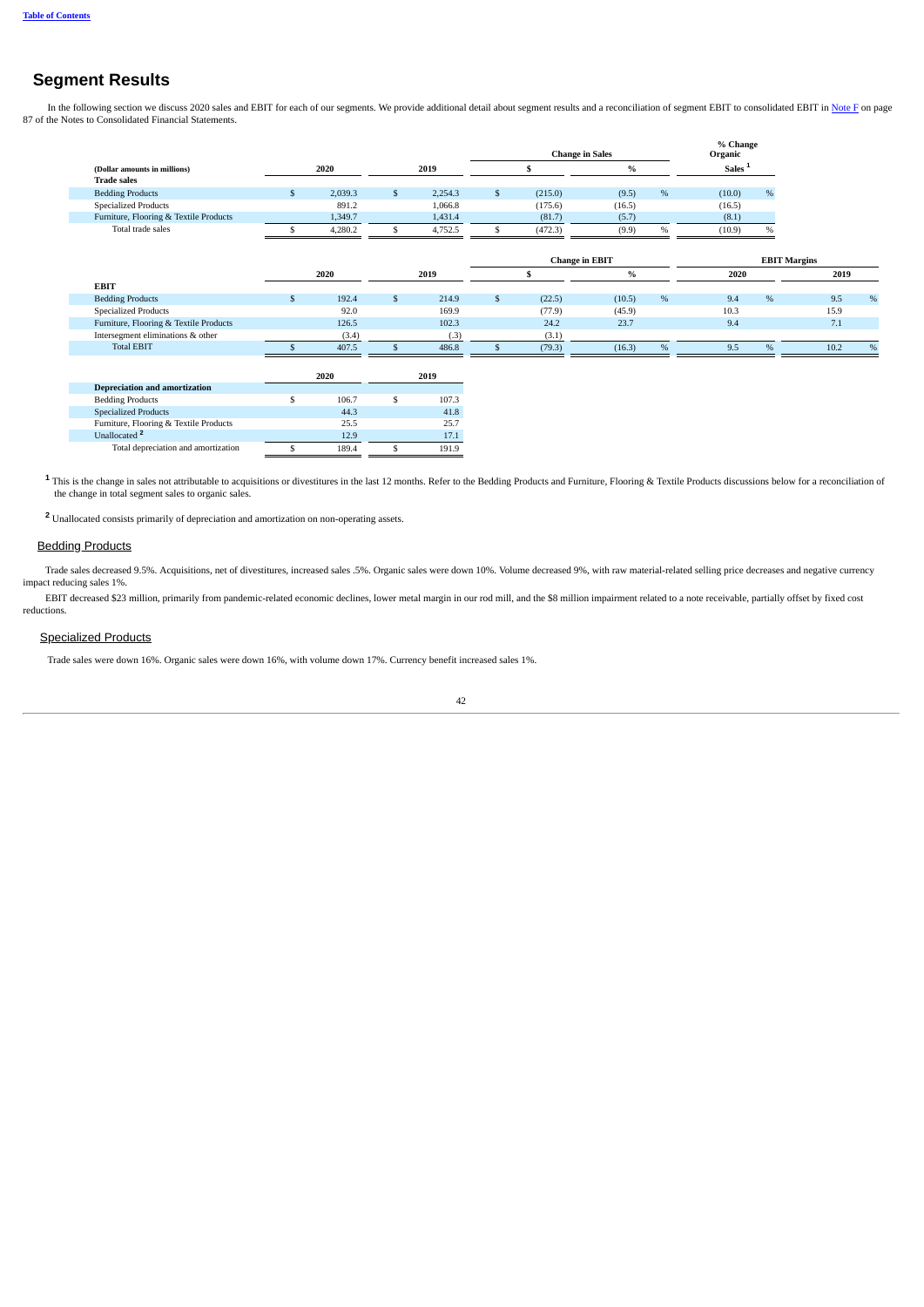EBIT decreased \$78 million, primarily from pandemic-related economic declines and a \$25 million goodwill impairment charge in Hydraulic Cylinders, partially offset by fixed cost reductions.

#### Furniture, Flooring & Textile Products

Trade sales decreased 6%. Organic sales were down 8% and volume decreased 8%, with raw material-related selling price decreases offset by a currency benefit. A small Geo Components acquisition completed in December 2019 added 2% to trade sales.

EBIT increased \$24 million, primarily from fixed cost reductions, improved pricing, and lower restructuring-related charges, partially offset by lower volume.

# <span id="page-12-0"></span>**LIQUIDITY AND CAPITALIZATION**

## **Liquidity**

With cash on hand, operating cash flow, our commercial paper program and/or our credit facility, and our ability to obtain debt financing, we believe we have sufficient funds available to repay maturing debt, as well as support our ongoing operations, both on a short-term and long-term basis.

## **Sources of Cash**

## Cash on Hand

At December 31, 2021, we had cash and cash equivalents of \$362 million primarily invested in interest-bearing bank accounts and in bank time deposits with original maturities of three months or less. Substantially all of t

If we were to immediately bring back all our foreign cash to the U.S. in the form of dividends, we would pay foreign withholding taxes of approximately \$19 million. Due to capital requirements in various jurisdictions, approximately \$39 million of this cash was inaccessible for repatriation at year end.

## Cash from Operations

The primary source of funds for our short-term cash requirements is our cash generated from operating activities. Earnings and changes in working capital levels are the two factors that generally have the greatest impact on our cash from operations.

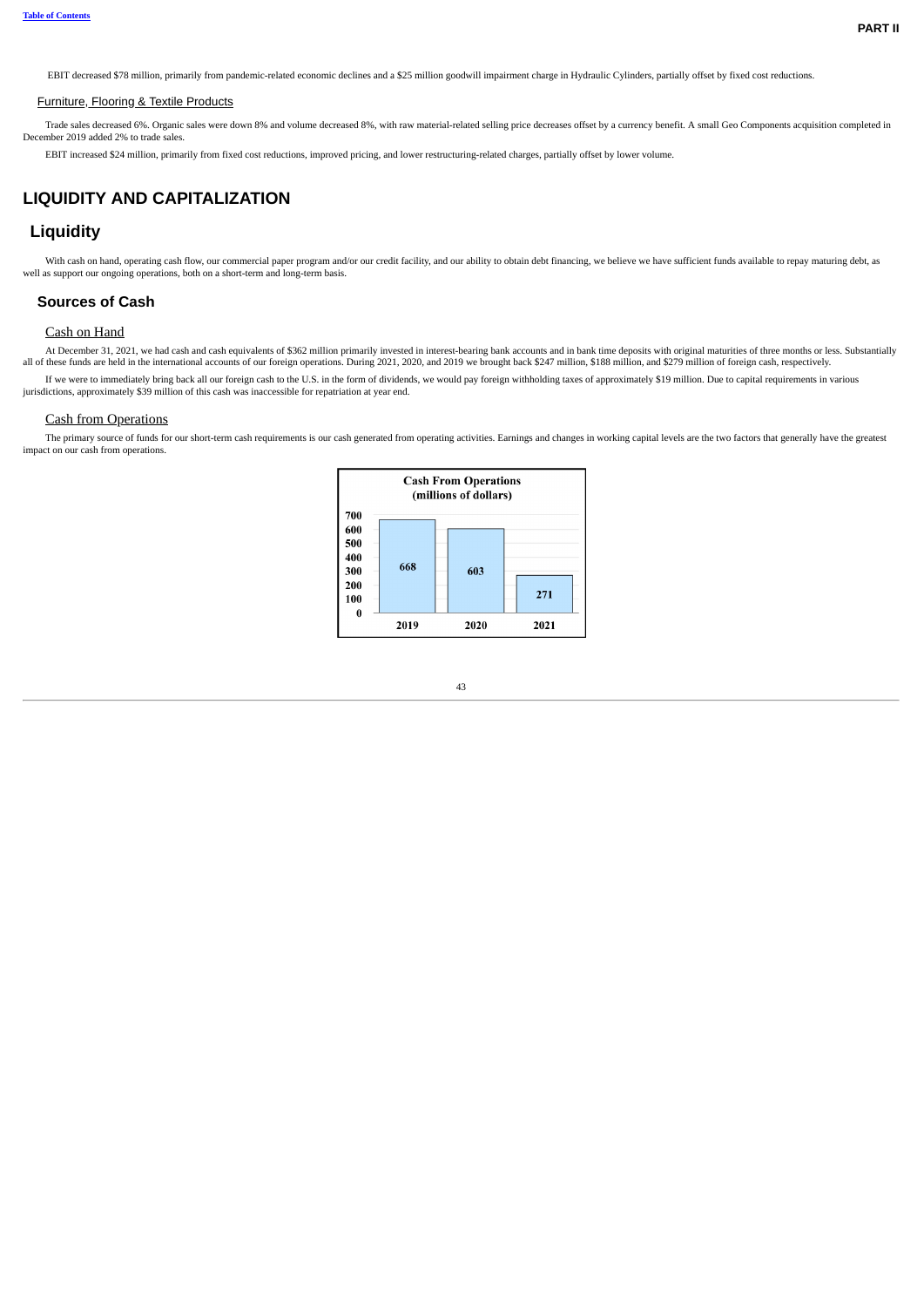Cash from operations decreased approximately \$331 million in 2021, primarily driven by inflationary impacts and planned working capital investments to rebuild inventory levels in our Rod, Wire, and U.S. Spring businesses following severe depletion in 2020.

As of January 1, 2021, we changed our method for valuing certain inventories (primarily domestic steel-related inventories) to the FIFO cost method from the LIFO cost method. The effects of this change have been retrospectively applied to all periods presented. See INVENTORIES under [Note](#page--1-2) A beginning on page 75 of the Notes to Consolidated Financial Statements for additional information.

We closely monitor our working capital levels and we ended 2021 with working capital at 13.7% and adjusted working capital at 13.4% of annualized sales.<sup>1</sup> The table below explains this non-GAAP calculation.<br>We eliminate c useful measurement to investors since cash and current maturities can fluctuate significantly from period to period. **1**

| (Dollar amounts in millions)                                               | 2021    |               | 2020    |               |
|----------------------------------------------------------------------------|---------|---------------|---------|---------------|
| Current assets                                                             | 2,065.3 |               | 1,658.1 |               |
| Current liabilities                                                        | 1,335.7 |               | 1,006.0 |               |
| Working capital                                                            | 729.6   |               | 652.1   |               |
| Cash and cash equivalents                                                  | 361.7   |               | 348.9   |               |
| Current debt maturities and current portion of operating lease liabilities | 345.1   |               | 93.3    |               |
| Adjusted working capital                                                   | 713.0   |               | 396.5   |               |
| Annualized sales <sup>1</sup>                                              | 5.331.6 |               | 4.728.0 |               |
| Working capital as a percent of annualized sales                           | 13.7    | $\mathbf{O}/$ | 13.8    | $\frac{0}{0}$ |
| Adjusted working capital as a percent of annualized sales                  | 13.4    | $\%$          | 8.4     | $\%$          |

Annualized sales equal fourth quarter sales (\$1,332.9 million in 2021 and \$1,182.0 million in 2020) multiplied by 4. We believe measuring our working capital against this sales metric is more useful, since **1** efficient management of working capital includes adjusting those net asset levels to reflect current business volume.

#### **Three Primary Components of our Working Capital**

|                          |      | <b>Amount (in millions)</b> |      |                  |      | Davs |    |      |  |
|--------------------------|------|-----------------------------|------|------------------|------|------|----|------|--|
|                          | 2021 | 2020                        | 2019 |                  | 2021 | 2020 |    | 2019 |  |
| <b>Trade Receivables</b> | 620  | 535                         | 564  | DSO <sup>1</sup> |      | 42   |    | 43   |  |
| <b>Inventories</b>       | 993  | 692                         | 676  | DIO <sup>2</sup> |      | 76   |    | 67   |  |
| <b>Accounts Payable</b>  | 614  | 552                         | 463  | DPO <sup>3</sup> |      | 53   | رر | 45   |  |

Days sales outstanding: ((beginning of year trade receivables + end of year trade receivables) ÷ 2) ÷ (net trade sales ÷ number of days in the period) **1 2**

Days inventory on hand: ((beginning of year inventory + end of year inventory) ÷ 2) ÷ (cost of goods sold ÷ number of days in the period)

**3** Days payables outstanding: ((beginning of year accounts payable + end of year accounts payable)  $\div$  2)  $\div$  (cost of goods sold  $\div$  number of days in the period)

Trade Receivables - Our trade receivables increased \$85 million at December 31, 2021 compared to the prior year and our DSO decreased during 2021. The increase in accounts receivable was primarily due<br>to raw material-relat of 2020, but strong credit discipline drove steady DSO improvement in the latter half of the year to a more normal level. We reduced our allowance for doubtful accounts by \$3 million during 2021, reflecting lower qualitative risk compared to 2020 due to improved macroeconomic conditions and continued strong customer payment trends. We recognized \$17 million of bad debt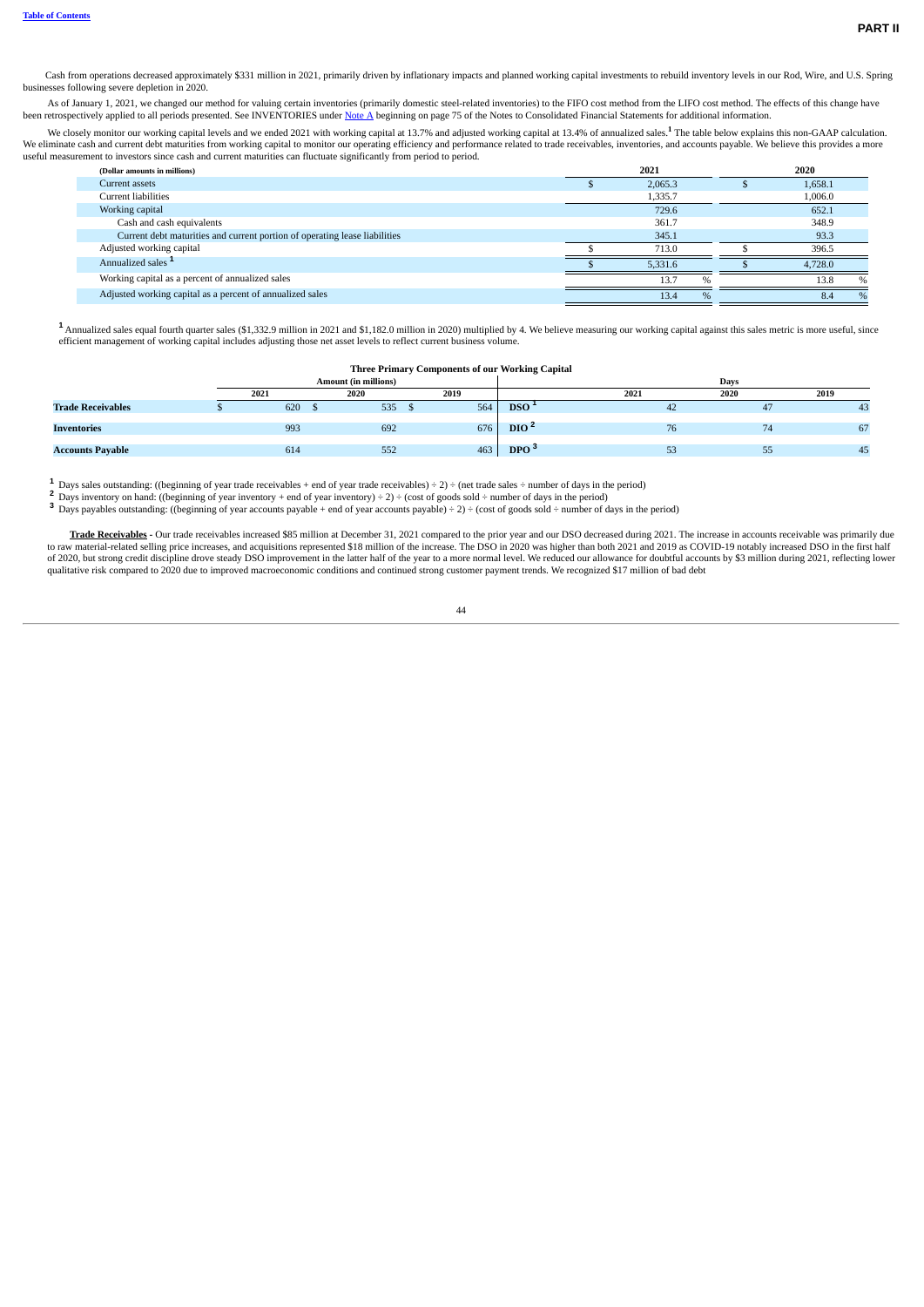expense in 2020; approximately half was associated with elevated pandemic-related risk across the entire portfolio, and the remaining expense was related to one Bedding Products segment customer (fully reserving the balances for this customer, primarily a note receivable). We closely monitor accounts receivable and collections, including accounts for possible loss. We also monitor general macroeconomic conditions and other items that could impact the expected collectability of all customers, or pools of customers with similar risk. We obtain credit applications, credit reports, bank and trade references, and periodic financial statements from our customers to establish credit limits and terms as appropriate. In cases where a customer's payment performance or financial condition begins to deteriorate or in the event of a customer bankruptcy, we tighten our credit limits and terms and make appropriate reserves based upon the facts and circumstances for each individual customer, as well as pools of similar customers.

**Inventories -** Our inventories and DIO have both increased notably in the last two years. Increased inventories were primarily driven by inflationary impacts (including higher freight costs), stock build to ensure consistent supply to our customers, and planned investments to rebuild inventory levels in our Rod, Wire, and U.S. Spring businesses. Softening demand in the bedding market in the fourth quarter, along<br>with our deci This resulted in higher levels of inventory at year end and affected our normal seasonal cash flow cycle. DIO in 2020 increased primarily as a result of lower cost of goods sold due to lower volumes associated with pandemic-related economic declines in the first half of the year. Our recent increased inventory levels are not indicative of slow-moving or potential inventory obsolescence. We continuously monitor our slowermoving and potentially obsolete inventory through reports on inventory quantities compared to usage within the previous 12 months. We also utilize cycle counting programs and complete physical counts of our inventory. When potential inventory obsolescence is indicated by these controls, we will take charges for write-downs to maintain an adequate level of reserves.

Accounts Payable - Our accounts payable increased \$62 million at December 31, 2021 compared to the prior year and our DPO decreased during 2021. The increase in accounts payable was primarily related to raw material cost inflation. Our payment terms did not change meaningfully since last year, and we have continued to focus on optimizing payment terms with our vendors. We continue to look for ways to establish and maintain favorable payment terms through our significant purchasing power and also utilize third-party services that offer flexibility to our vendors, which in turn helps us manage our DPO as discussed below.

Accounts Receivable and Accounts Payable Programs - We participate in trade receivables sales programs in combination with third-party banking institutions and certain customers. Under each of these programs, we sell our entire interest in the trade receivable for 100% of face value, less a discount. Because control of the sold receivable is transferred to the buyer at the time of sale, accounts receivable balances<br>so million and \$45 million of trade receivables that were sold and removed from our Consolidated Balance Sheets at December 31, 2021 and 2020, respectively. These sales reduced our quarterly DSO by roughly three days, and the impact to operating cash flow was approximately (\$10) million and \$5 million at December 31, 2021 and 2020, respectively.

For accounts payable, we have historically looked for ways to optimize payment terms through utilizing third-party programs that allow our suppliers to be paid earlier at a discount. While these programs assist us in negotiating payment terms with our suppliers, we continue to make payments based on our customary terms. A vendor can elect to take payment from a third party earlier with a discount, and in that case, we pay the third party on the original due date of the invoice. Contracts with our suppliers are negotiated independently of supplier participation in the programs, and we cannot increase payment terms pursuant to the programs. As such, there is no direct impact on our DPO, accounts payable, operating cash flows or liquidity. The accounts payable settled through the third-party programs, which remain on our<br>Consolidated

While we utilize the above items as tools in our cash flow management, and offer them as options to facilitate customer and vendor operating cycles, if there were to be a cessation of these programs, we do not expect it would materially impact our operating cash flows or liquidity.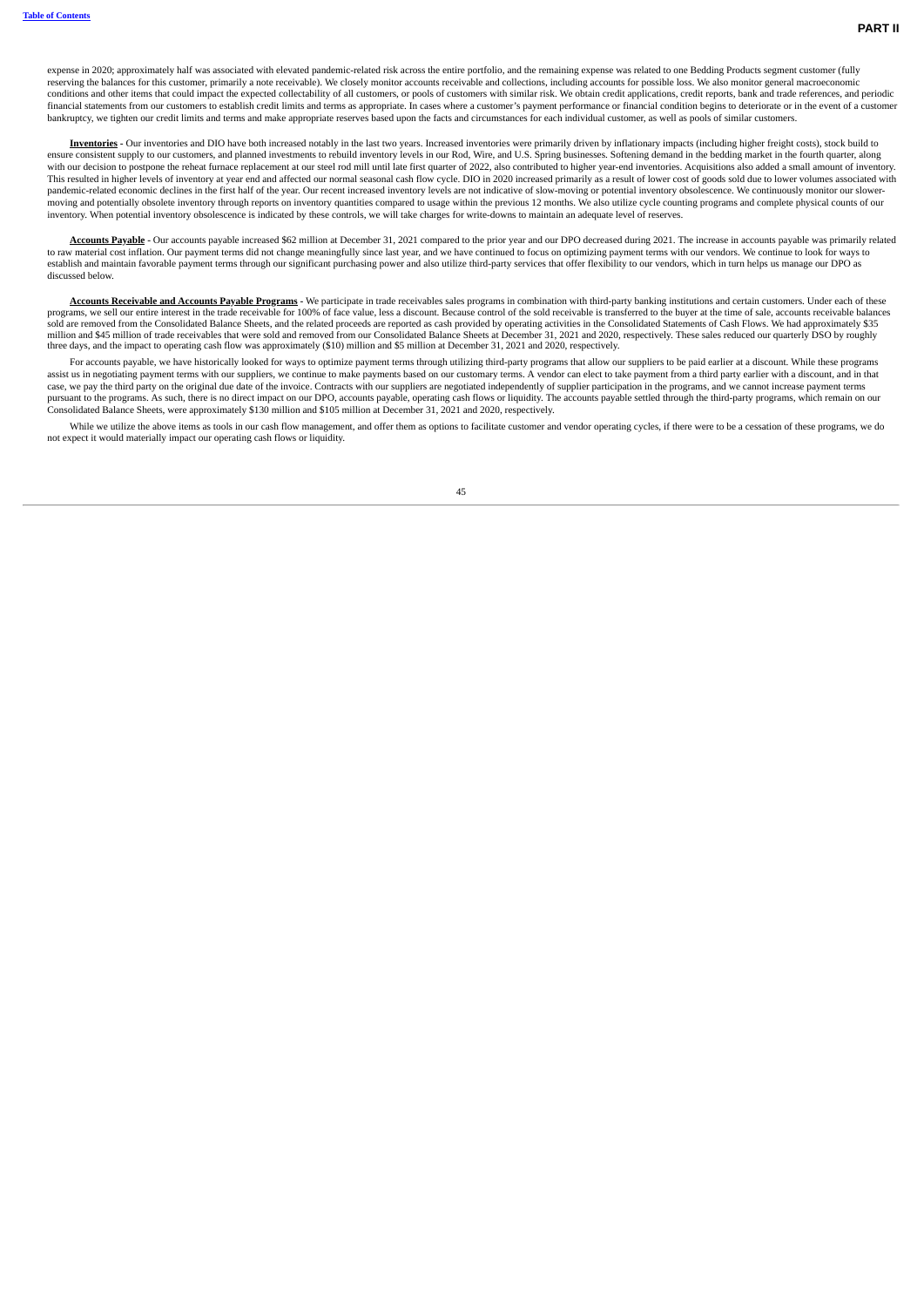## Commercial Paper Program

Another source of funds for our short-term cash requirements is our \$1.2 billion commercial paper program. As of December 31, 2021, we had \$1.2 billion available under the program. For more information on our commercial paper program, see [Commercial](#page-18-0) Paper Program on page 49.

### Credit Facility

Our credit facility is a five-year multi-currency facility providing us the ability, from time to time, to borrow, repay and re-borrow up to \$1.2 billion until the maturity date, at which time our ability to borrow under<br>T on page 94 of the Notes to Consolidated Financial Statements.

### Capital Markets

We also believe that we have the ability to raise debt in the capital markets which acts as a source of funding of long-term cash requirements. Currently, we have \$2.1 billion of total debt outstanding with maturity dates ranging from 2022 to 2051. For more information, please see [Long-Term](#page-19-2) Debt on page 50, and [Note](#page--1-5) J on page 94 of the Notes to Consolidated Financial Statements.

#### **Uses of Cash**

Our long-term priorities for use of cash are: fund organic growth including capital expenditures, pay dividends, fund strategic acquisitions, and repurchase stock with available cash.

#### Capital Expenditures



Total capital expenditures in 2021 were \$107 million, reflecting a balance of investing for the future while controlling our spending. We intend to make investments to support expansion in businesses and product lines where sales are profitably growing, for efficiency improvement and maintenance, and for system enhancements. We expect capital expenditures to approximate \$150 million in 2022. Our employee incentive plans<br>emphasize attractive return potential exists.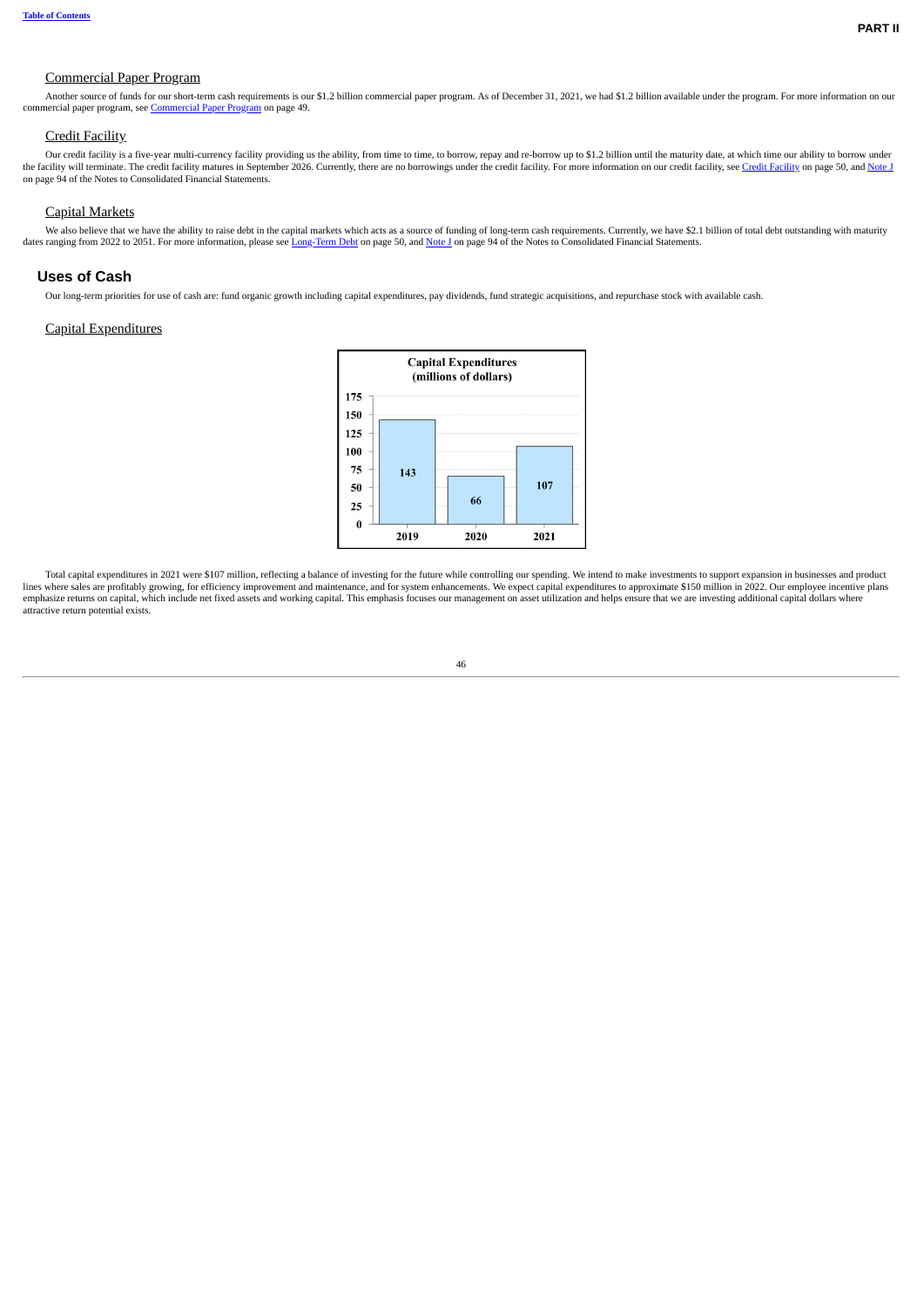### **Dividends**



Dividends are the primary means by which we return cash to shareholders. The cash usage for dividends in 2022 should approximate \$230 million.

Our long-term targeted dividend payout ratio is approximately 50% of adjusted EPS (which excludes special items such as significant tax law impacts, impairment charges, restructuring-related charges, divestiture gains, and litigation accruals/settlements). Continuing our long track record of increasing the dividend remains a high priority. In 2021, we increased the annual dividend by \$.06 from \$1.60 to \$1.66 per share. 2021 marked our 50th consecutive annual dividend increase. We are proud of our dividend record and plan to extend it.

## **Acquisitions**

Our long-term, 6-9% annual revenue growth objective envisions periodic acquisitions. We are seeking strategic acquisitions that complement our current products and capabilities.

In 2019, we acquired two businesses for total consideration of \$1.27 billion. In January 2019, we acquired ECS, a leader in the production of proprietary specialized foam used primarily for the bedding and furniture industries, for total consideration of approximately \$1.25 billion. In December 2019, we acquired a small manufacturer and distributor of geosynthetic fabrics, grids and erosion control products in our Geo Components business unit.

### In 2020, we acquired no businesses.

In 2021, we acquired three businesses for total consideration of \$153 million. In January 2021, we acquired a United Kingdom (UK) manufacturer specializing in metallic ducting systems, flexible joints, and components for the space, military, and commercial applications for a cash purchase price of \$28 million. In May 2021, we acquired a Polish manufacturer of bent metal tubing for furniture used in office, residential, and<br>o

Additional details about acquisitions can be found in **[Note](#page--1-6) R** on page 116 of the Notes to Consolidated Financial Statements.

#### **Stock Repurchases**

Stock repurchases are the other means by which we return cash to shareholders. During the last three years, we repurchased a total of 1 million shares of our stock and issued 4 million shares (through employee benefit plans and stock option exercises). Our net stock repurchases were \$7 million, \$9 million, and \$6 million in 2019, 2020, and 2021, respectively. In 2021, we repurchased .25 million shares (at an average price of<br>\$46

We have been authorized by the Board to repurchase up to 10 million shares each year, but we have established no specific repurchase commitment or timetable.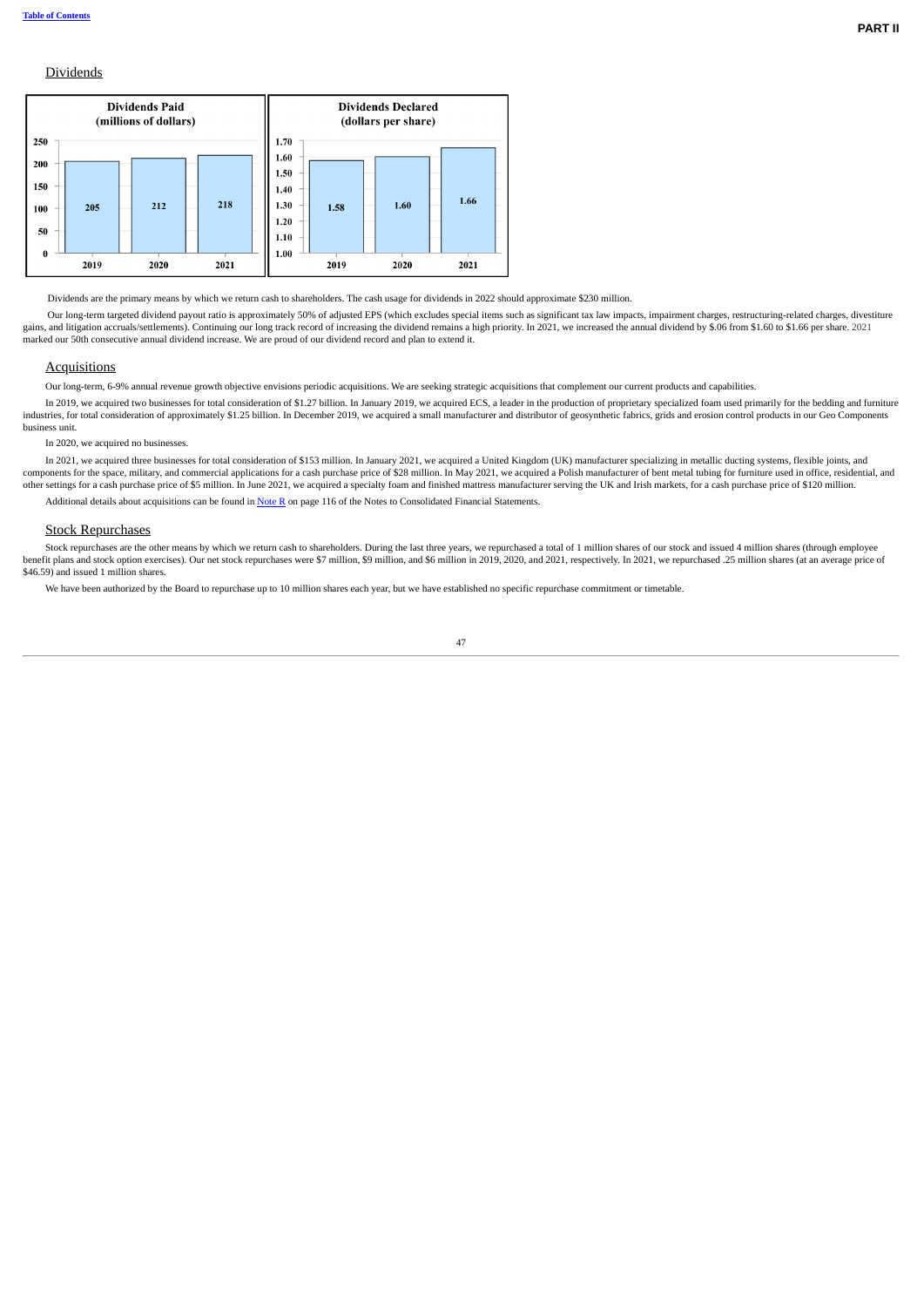## Short-Term and Long-Term Cash Requirements

In addition to the expected uses of cash discussed above, we have various material short-term (12 months or less) and long-term (more than 12 months) cash requirements as listed below.

| <b>Cash Requirements</b>                                          | <b>Short-Term</b> |     | Long-Term |
|-------------------------------------------------------------------|-------------------|-----|-----------|
| (Dollar amounts in millions)                                      |                   |     |           |
| Current and long-term debt, excluding finance leases <sup>1</sup> |                   | 300 | 1.786     |
| Operating and finance leases <sup>2</sup>                         |                   | 51  | 174       |
| Purchase obligations <sup>3</sup>                                 |                   | 581 |           |
| Interest payments <sup>4</sup>                                    |                   | 76  | 754       |
| Deemed repatriation tax payable <sup>5</sup>                      |                   |     | 28        |
| Liability for pension benefits <sup>6</sup>                       |                   |     | 42        |

<sup>1</sup> The long-term debt presented above could be accelerated if we were not able to make the principal and interest payments when due. See <u>[Note](#page--1-5) J</u> on page 94 in the Notes to Consolidated Financial Statements for more infor

<sup>2</sup> See [Note K](#page--1-7) on page 96 in the Notes to Consolidated Financial Statements for additional information on leases.

<sup>3</sup> Purchase obligations primarily include open short-term (30-120 days) purchase orders that arise in the normal course of operating our facilities.

4 Interest payments assume debt outstanding remains constant with amounts at December 31, 2021 and at rates in effect at the end of the year.

5 In addition to the deemed repatriation tax payable we also have deferred income taxes and other reserves for tax contingencies included in our Consolidated Balance Sheets. The resolution or settlement of these tax positi the taxing authorities is subject to significant uncertainty. We are therefore unable to make a reliable estimate of the amount or timing of cash that may be required to settle these matters, or whether the matters will re

<sup>6</sup> See [Note M](#page--1-8) on page 106 in the Notes to Consolidated Financial Statements for additional information on pension benefit plans.

See [Note](#page--1-9) I on page 93 of the Notes to Consolidated Financial Statements for details regarding the accrued expenses and other liabilities reflected on our Consolidated Balance Sheets.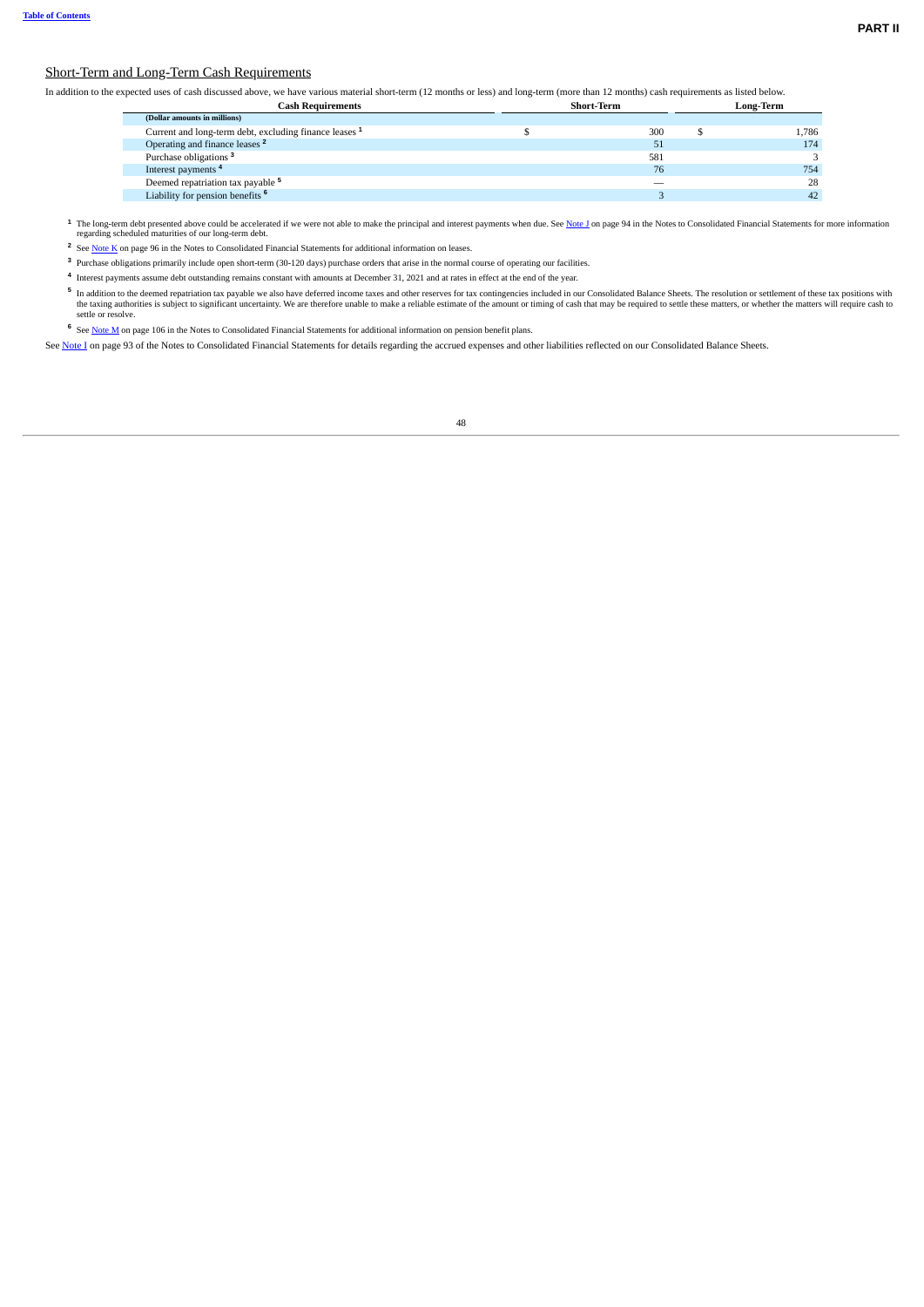# **Capitalization**

## **Capitalization Table**

This table presents key debt and capitalization statistics at the end of the three most recent years.

| (Dollar amounts in millions)                          | 2021                     |   | 2020          |   |   | 2019    |      |
|-------------------------------------------------------|--------------------------|---|---------------|---|---|---------|------|
| Total debt excluding credit facility/commercial paper | \$<br>2,090.3            |   | 1,900.2       |   |   | 2,056.1 |      |
| Less: Current maturities of long-term debt            | 300.6                    |   | 50.9          |   |   | 51.1    |      |
| Scheduled maturities of long-term debt                | 1,789.7                  |   | 1,849.3       |   |   | 2,005.0 |      |
| Average interest rates <sup>1</sup>                   | 3.7                      | % | 3.7           | % |   | 3.6     | %    |
| Average maturities in years <sup>1</sup>              | 10.8                     |   | 5.3           |   |   | 6.0     |      |
| Credit facility/commercial paper <sup>2</sup>         | $\overline{\phantom{a}}$ |   |               |   |   | 61.5    |      |
| Weighted average interest rate on year-end balance    | $\overline{\phantom{a}}$ | % |               | % |   | 2.0     | %    |
| Average interest rate during the year                 | $\cdot$                  | % | 2.0           | % |   | 2.6     | $\%$ |
| Total long-term debt                                  | 1,789.7                  |   | 1,849.3       |   |   | 2,066.5 |      |
| Deferred income taxes and other liabilities           | 533.3                    |   | 519.6         |   |   | 518.9   |      |
| Equity                                                | 1,648.6                  |   | 1,425.1       |   |   | 1,341.9 |      |
| Total capitalization                                  | 3,971.6                  |   | 3,794.0       |   |   | 3,927.3 |      |
| Unused committed credit: <sup>2</sup>                 |                          |   |               |   |   |         |      |
| Long-term                                             | \$<br>1,200.0            |   | \$<br>1,200.0 |   | s | 1,138.5 |      |
| Short-term                                            |                          |   |               |   |   |         |      |
| Total unused committed credit                         | 1,200.0                  |   | 1,200.0       |   |   | 1,138.5 |      |
|                                                       |                          |   |               |   |   |         |      |
| Cash and cash equivalents                             | \$<br>361.7              |   | 348.9         |   |   | 247.6   |      |

<sup>1</sup> These rates include current maturities, but exclude commercial paper to reflect the averages of outstanding debt with scheduled maturities.

The unused committed credit amount is based on our revolving credit facility and commercial paper program which, during all periods presented, had a total authorized program amount of \$1.2 billion. However,<br>our borrowing c **2**

## <span id="page-18-0"></span>**Commercial Paper Program**

Amounts outstanding related to our commercial paper program were:

| (Dollar amounts in millions)                                | 2021   |    | 2020   |                          | 2019 |         |
|-------------------------------------------------------------|--------|----|--------|--------------------------|------|---------|
| Total program authorized                                    | .200.0 |    | .200.0 |                          |      | 1,200.0 |
|                                                             |        |    |        |                          |      |         |
| Commercial paper outstanding (classified as long-term debt) |        |    |        | $\overline{\phantom{a}}$ |      | 61.5    |
| Letters of credit issued under the credit facility          |        | __ |        | _                        |      |         |
| Total program usage                                         |        | __ |        | $\overline{\phantom{a}}$ |      | 61.5    |

The average and maximum amounts of commercial paper outstanding during 2021 were \$218 million and \$545 million, respectively. During the fourth quarter, the average and maximum amounts outstanding were \$268 million and \$545 million, respectively. At quarter end, we had no letters of credit outstanding under the credit facility, but we had issued \$48 million of stand-by letters of credit under other bank agreements to tak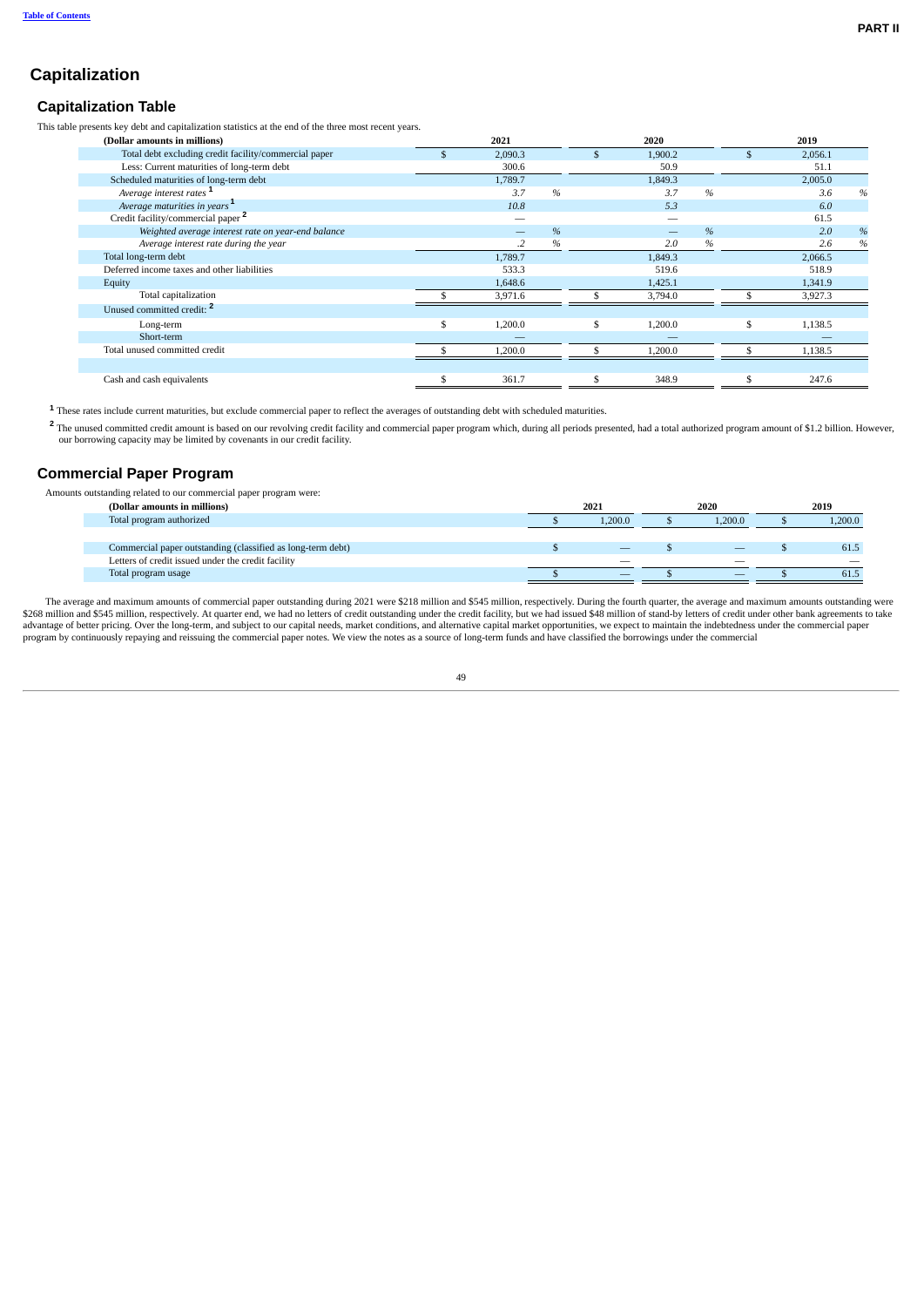paper program as long-term borrowings on our balance sheet. We have the intent to roll over such obligations on a long-term basis and have the ability to refinance these borrowings on a long-term basis as evidenced by our \$1.2 billion revolving credit facility maturing in 2026 discussed below.

### <span id="page-19-1"></span>**Credit Facility**

Our multi-currency credit facility was amended September 30, 2021 to create more financial flexibility and matures in September 2026. It provides us the ability, from time to time subject to certain restrictive covenants and customary conditions, to borrow, repay, and re-borrow up to \$1.2 billion.

Our credit facility contains restrictive covenants which (a) require us to maintain as of the last day of each fiscal quarter (i) Consolidated Funded Indebtedness minus the lesser of: (A) Unrestricted Cash, or (B) \$750 million to (ii) Consolidated EBITDA for the four consecutive trailing quarters, such ratio not being greater than 3.50 to 1.00, provided, however, subject to certain limitations, if we have made a material acquisition in any fiscal quarter, at our election, the maximum leverage ratio shall be 4.00 to 1.00 for the fiscal quarter during which such material acquisition is consummated and the next three consecutive fiscal quarters; (b) limit the amount of total secured debt to 15% of our total consolidated assets, and (c) limit our ability to sell, lease, transfer, or dispose of all or substantially all of our assets and the assets of our subsidiaries, taken as a (other than accounts receivable sold in a permitted securitization transaction, products sold in the ordinary course of business and our ability to sell, lease, transfer, or dispose of any of our assets or the assets of on subsidiaries to us or one of our subsidiaries, as applicable) at any given point in time; each (a), (b), and (c) above as determined by the terms of our credit agreement, filed with the SEC on October 1, 2021 as [Exhibit](http://www.sec.gov/Archives/edgar/data/58492/000119312521289685/d218109dex101.htm) 1 to our Current Report on Form 8-K. We were in compliance with all of our debt covenants at the end of 2021, and expect to maintain compliance with the debt covenant requirements. For more information about long-term debt, please see [Note](#page--1-5) J on page 94 of the Notes to Consolidated Financial Statements.

.01 Our credit facility serves as back-up for our commercial paper program. At December 31, 2021, we had no commercial paper outstanding and had no borrowing under the credit facility. As our trailing 12-month<br>{ consolidat 2021, our borrowing capacity under the credit facility was \$1.2 billion. However, this may not be indicative of the actual borrowing capacity moving forward, which may be materially different depending on our control of th consolidated EBITDA, unrestricted cash, debt levels, and leverage ratio requirements at that time.

Prior to the September 2021 amendment, we had additional borrowing capacity under the credit facility in the form of a five-year term loan facility in the amount of \$500 million, which matured in January 2024. We fully borrowed under the Term Loan A in January 2019 to finance, in part, the acquisition of ECS. We paid quarterly principal installments of \$12.5 million under the Term Loan A. Additional principal payments,<br>including paper program.

#### <span id="page-19-2"></span>**Long-Term Debt**

We have total debt of \$2,090 million of which \$300 million is due August 2022. The maturities of the long-term debt range from 2024 through 2051. For more details on long-term debt see [Note](#page--1-5) J on page 94 of the Notes to Consolidated Financial Statements.

In March 2019, we issued \$500 million aggregate principal amount of notes that mature in 2029. The notes bear interest at a rate of 4.4% per year, with interest payable semi-annually in March and September each year. The net proceeds of these notes were used to repay a portion of the commercial paper indebtedness incurred to finance the ECS acquisition.

<span id="page-19-0"></span>In November 2021, we issued \$500 million aggregate principal amount of notes that mature in 2051. The notes bear interest at a rate of 3.5% per year, with interest payable semi-annually beginning May 15, 2022. As part of this issuance, we also unwound \$300 million of treasury lock agreements we had entered into during 2021 at a gain of approximately \$10 million, which will be amortized over the life of the notes. The net proceeds of these notes were used to repay commercial paper and may be used to repay a portion of the 3.4% Senior Notes due August 2022.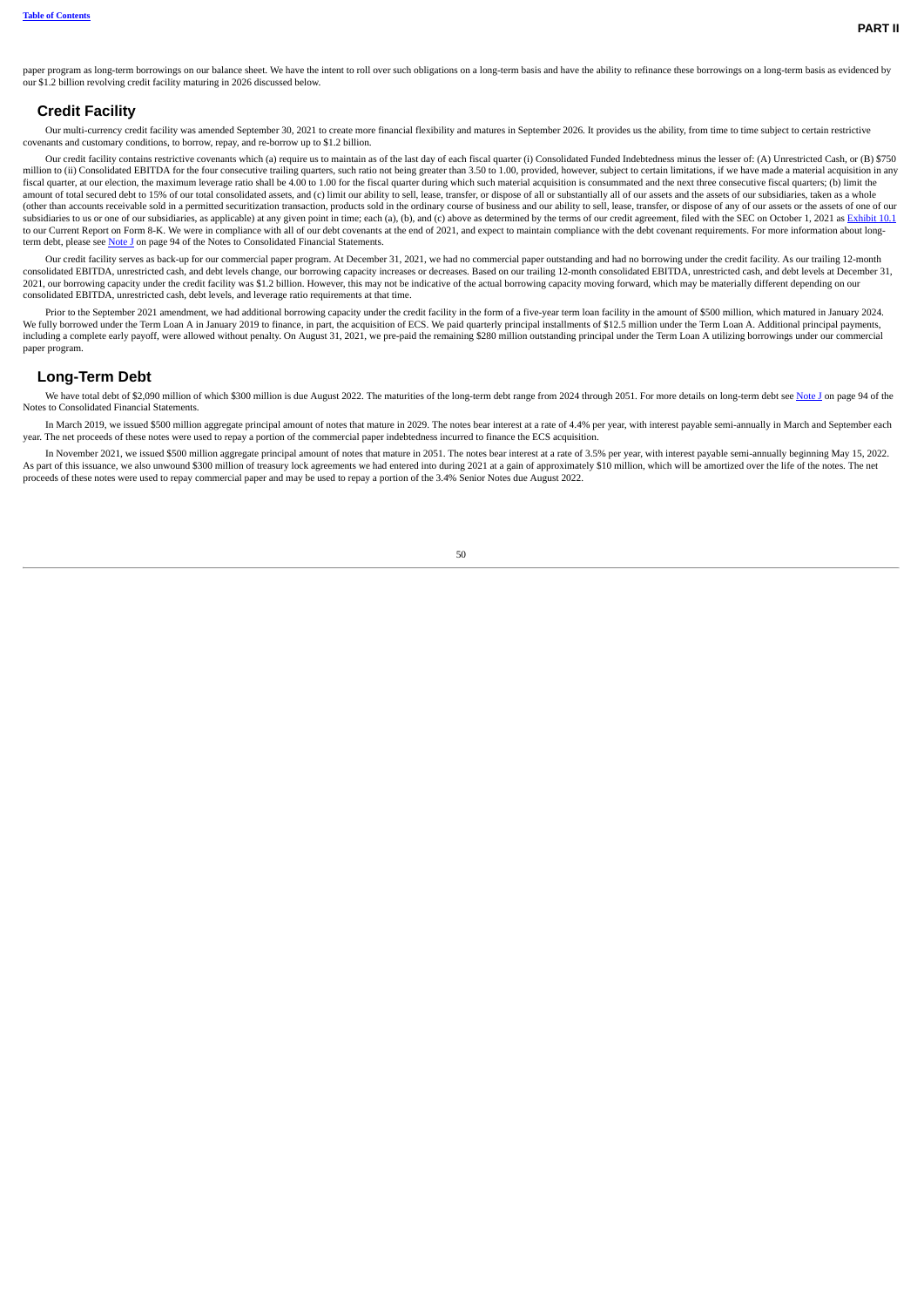# **CRITICAL ACCOUNTING POLICIES AND ESTIMATES**

We prepare our consolidated financial statements in accordance with accounting principles generally accepted in the United States of America. To do so, we must make estimates and judgments that affect the reported amounts

"Critical accounting estimates" are those that are: (a) subject to uncertainty and change and (b) of material impact to our financial statements. Listed below are the estimates and judgments which we believe could have the most significant effect on our financial statements.

We provide additional details regarding our significant accounting policies in [Note](#page--1-2) A on page 75 of the Notes to Consolidated Financial Statements.

| <b>Description</b>                                                                            | <b>Judgments and Uncertainty</b>                                                                                                                                                                                                                                                                                                                                                                                                                                                                                                                                                                                                                                                                                                                                                                                                                                                                                                                             | Changes in Estimate and Effect if Actual Results Differ from<br>Assumptions                                                                                                                                                                                                                                                                                                                                                                                                                                                                                                                                                                                                                                                                                                                                                                                            |
|-----------------------------------------------------------------------------------------------|--------------------------------------------------------------------------------------------------------------------------------------------------------------------------------------------------------------------------------------------------------------------------------------------------------------------------------------------------------------------------------------------------------------------------------------------------------------------------------------------------------------------------------------------------------------------------------------------------------------------------------------------------------------------------------------------------------------------------------------------------------------------------------------------------------------------------------------------------------------------------------------------------------------------------------------------------------------|------------------------------------------------------------------------------------------------------------------------------------------------------------------------------------------------------------------------------------------------------------------------------------------------------------------------------------------------------------------------------------------------------------------------------------------------------------------------------------------------------------------------------------------------------------------------------------------------------------------------------------------------------------------------------------------------------------------------------------------------------------------------------------------------------------------------------------------------------------------------|
| Goodwill                                                                                      |                                                                                                                                                                                                                                                                                                                                                                                                                                                                                                                                                                                                                                                                                                                                                                                                                                                                                                                                                              |                                                                                                                                                                                                                                                                                                                                                                                                                                                                                                                                                                                                                                                                                                                                                                                                                                                                        |
| Goodwill is assessed for impairment annually as of<br>June 30 and as triggering events occur. | Goodwill is evaluated annually for impairment as of June 30<br>using a quantitative analysis at the reporting unit level, which<br>is one level below our operating segments.<br>Judgment is required in the quantitative analysis. We<br>estimate fair value using a combination of:<br>(a) A discounted cash flow model that contains uncertainties<br>related to the forecast of future results, as many outside<br>economic and competitive factors can influence future<br>performance. Revenue growth, cost of sales, and appropriate<br>discount rates are the most critical estimates in determining<br>enterprise values using the cash flow model.<br>(b) The market approach, using price to earnings ratios for<br>comparable publicly traded companies that operate in the<br>same or similar industry and with characteristics similar to the<br>reporting unit. Judgment is required to determine the<br>appropriate price to earnings ratio. | We had no goodwill impairments in 2021 or 2019.<br>The June 2020 review resulted in a non-cash goodwill impairment<br>charge of \$25 million with respect to our Hydraulic Cylinders<br>reporting unit, which is part of the Specialized Products segment.<br>This impairment charge reflects the complete write-off of the<br>goodwill associated with the Hydraulic Cylinders reporting unit.<br>Two reporting units had fair values in excess of carrying value of<br>less than 100% in 2021 as discussed in Note C on page 83 of the<br>Notes to Consolidated Financial Statements. At December 31,<br>2021, we had \$1.4 billion of goodwill.<br>Information regarding material assumptions used to determine if a<br>goodwill impairment exists can be found in Note A on page 75 and<br>Note C on page 83 of the Notes to Consolidated Financial<br>Statements. |
|                                                                                               |                                                                                                                                                                                                                                                                                                                                                                                                                                                                                                                                                                                                                                                                                                                                                                                                                                                                                                                                                              | Our assumptions are based on our current business strategy in light<br>of present industry and economic conditions, as well as future<br>expectations. If we are not able to achieve projected performance<br>levels, future impairments could be possible.                                                                                                                                                                                                                                                                                                                                                                                                                                                                                                                                                                                                            |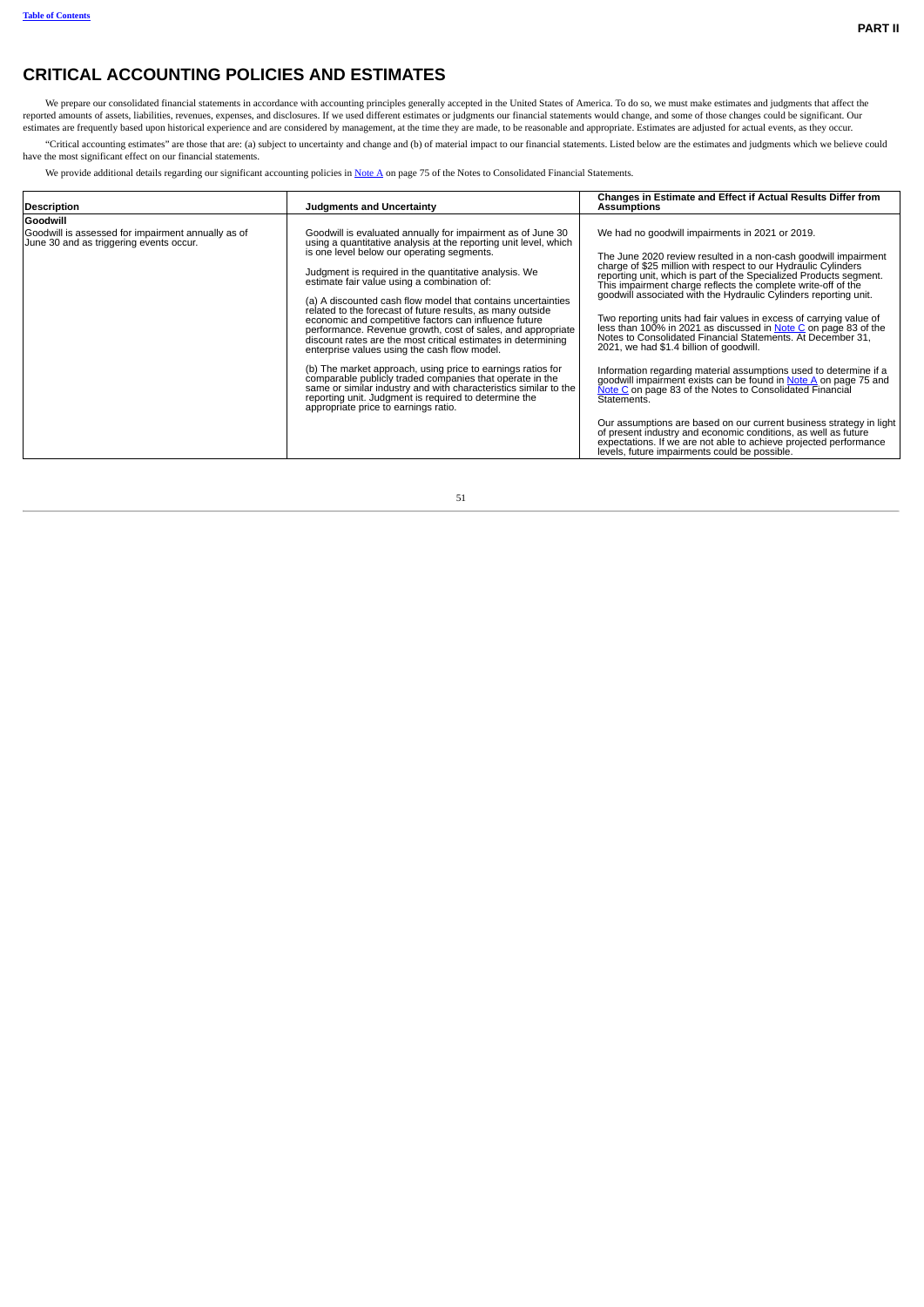| <b>Description</b>                                                                                                                                                        | <b>Judgments and Uncertainty</b>                                                                                                                                                                              | Changes in Estimate and Effect if Actual Results Differ from<br><b>Assumptions</b>                                                                                                                                                                                            |
|---------------------------------------------------------------------------------------------------------------------------------------------------------------------------|---------------------------------------------------------------------------------------------------------------------------------------------------------------------------------------------------------------|-------------------------------------------------------------------------------------------------------------------------------------------------------------------------------------------------------------------------------------------------------------------------------|
| <b>Other Long-Lived Assets</b>                                                                                                                                            |                                                                                                                                                                                                               |                                                                                                                                                                                                                                                                               |
| Other long-lived assets are tested for recoverability at year<br>end and whenever events or circumstances indicate the<br>carrying value may not be recoverable.          | Impairments of other long-lived assets usually occur when<br>major restructuring activities take place, or we decide to<br>discontinue selected products.                                                     | These impairments are unpredictable. Impairments did not exceed<br>\$8 million per year in any of the last three years.                                                                                                                                                       |
| For other long-lived assets we estimate fair value at the<br>lowest level where cash flows can be measured (usually at<br>a branch level).                                | Our impairment assessments have uncertainties because<br>they require estimates of future cash flows to determine if<br>undiscounted cash flows are sufficient to recover carrying<br>values of these assets. | At December 31, 2021, net property, plant and equipment was \$782<br>million, net intangible assets (other than goodwill) was \$708 million,<br>and operating right-of-use assets was \$193 million.                                                                          |
|                                                                                                                                                                           | For assets where future cash flows are not expected to<br>recover carrying value, fair value is estimated which requires<br>an estimate of market value based upon asset appraisals for<br>like assets.       |                                                                                                                                                                                                                                                                               |
| <b>Inventory Reserves</b>                                                                                                                                                 |                                                                                                                                                                                                               |                                                                                                                                                                                                                                                                               |
| We reduce the carrying value of inventories to reflect an<br>estimate of net realizable value for slow-moving (i.e., not<br>selling very quickly) and obsolete inventory. | Our inventory reserve contains uncertainties because the<br>calculation requires management to make assumptions about<br>the value of products that are obsolete or slow-moving.                              | At December 31, 2021, the reserve for obsolete and slow-moving<br>inventory was \$44 million (approximately 4% of inventories). This is<br>slightly lower than the reserves at December 31, 2020 and 2019.<br>representing approximately 6% of inventories. There has been no |
| Generally, a reserve is required when we have more than a<br>12-month supply of the product.                                                                              | Changes in customer behavior and requirements can cause<br>inventory to become obsolete or slow-moving. Restructuring<br>activity and decisions to narrow product offerings also impact                       | change to our policies for establishing reserves, and we do not<br>expect significant changes to our historical obsolescence levels.<br>2021 inventories increased due to inflation in steel-related raw                                                                      |
| The calculation also uses an estimate of the ultimate<br>recoverability of items identified as slow-moving, based<br>upon historical experience.                          | the estimated net realizable value of inventories.                                                                                                                                                            | material prices, higher freight costs, and stock build to ensure<br>consistent supply to our customers. Our recent increased inventory<br>levels are not indicative of slow-moving or potential inventory<br>obsolescence.                                                    |
| If we have had no sales of a given product for 12 months,<br>those items are generally deemed to be obsolete with no<br>value and are written down completely.            |                                                                                                                                                                                                               | Additions to inventory reserves in 2021 were \$14 million, which is<br>equal to our \$14 million three-year average.                                                                                                                                                          |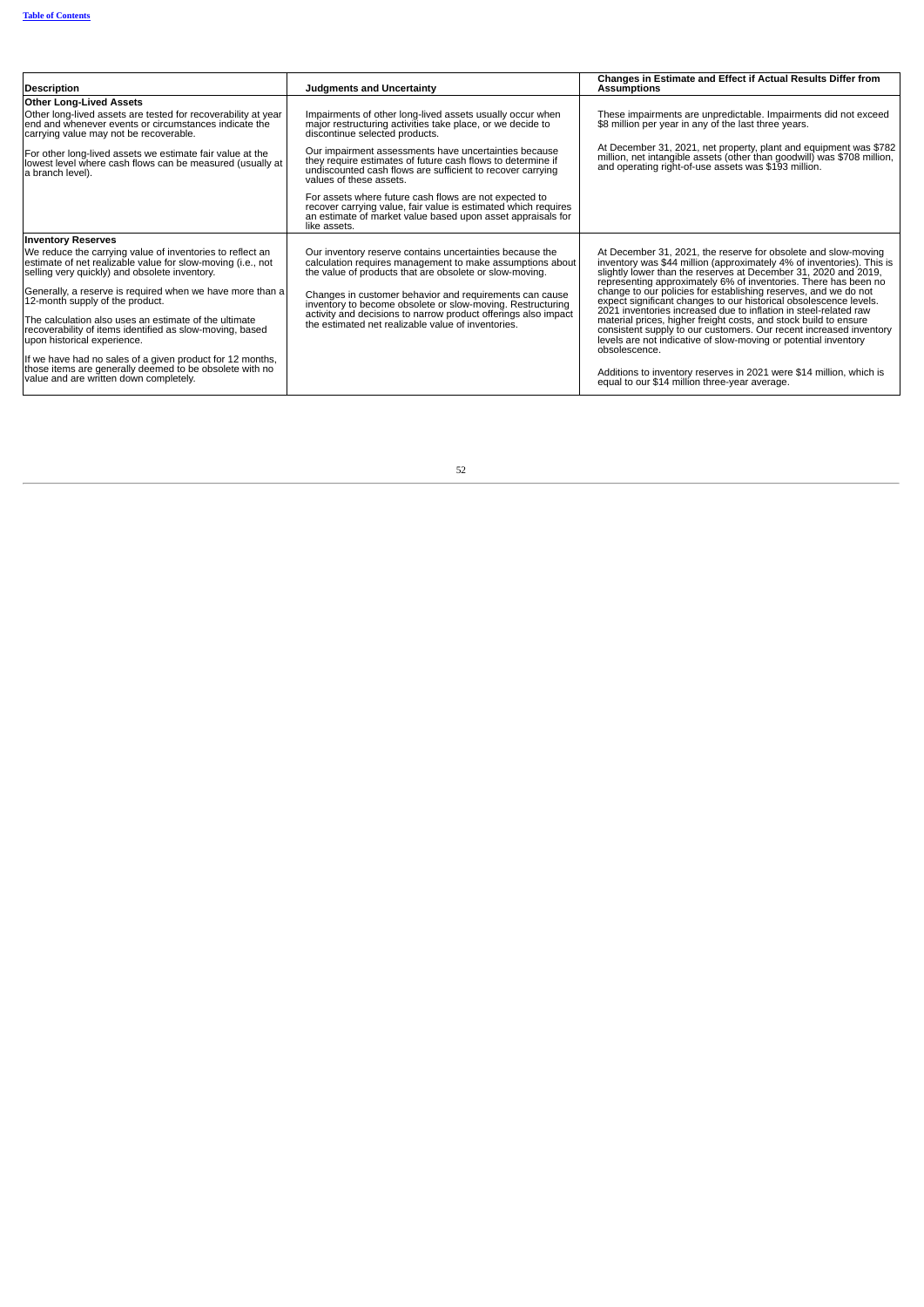|                                                                                                                                                                                                                                                                                       |                                                                                                                                                                                                                                                                                                                                                                                                                                                                                                                                                                                                                                                                                                                                                                                                                                                                                                                                                                                                                                                                                              | Changes in Estimate and Effect if Actual Results Differ from                                                                                                                                                                                                                                                                                                                                                                                                                                                                                        |
|---------------------------------------------------------------------------------------------------------------------------------------------------------------------------------------------------------------------------------------------------------------------------------------|----------------------------------------------------------------------------------------------------------------------------------------------------------------------------------------------------------------------------------------------------------------------------------------------------------------------------------------------------------------------------------------------------------------------------------------------------------------------------------------------------------------------------------------------------------------------------------------------------------------------------------------------------------------------------------------------------------------------------------------------------------------------------------------------------------------------------------------------------------------------------------------------------------------------------------------------------------------------------------------------------------------------------------------------------------------------------------------------|-----------------------------------------------------------------------------------------------------------------------------------------------------------------------------------------------------------------------------------------------------------------------------------------------------------------------------------------------------------------------------------------------------------------------------------------------------------------------------------------------------------------------------------------------------|
| <b>Description</b>                                                                                                                                                                                                                                                                    | <b>Judaments and Uncertainty</b>                                                                                                                                                                                                                                                                                                                                                                                                                                                                                                                                                                                                                                                                                                                                                                                                                                                                                                                                                                                                                                                             | <b>Assumptions</b>                                                                                                                                                                                                                                                                                                                                                                                                                                                                                                                                  |
| <b>Credit Losses</b>                                                                                                                                                                                                                                                                  |                                                                                                                                                                                                                                                                                                                                                                                                                                                                                                                                                                                                                                                                                                                                                                                                                                                                                                                                                                                                                                                                                              |                                                                                                                                                                                                                                                                                                                                                                                                                                                                                                                                                     |
| For accounts and notes receivable, we estimate a bad debt<br>reserve for the amount that will ultimately be uncollectible.<br>When we become aware of a specific customer's potential                                                                                                 | Our bad debt reserve contains uncertainties because it<br>requires management to estimate the amount uncollectible<br>based upon an evaluation of several factors such as the                                                                                                                                                                                                                                                                                                                                                                                                                                                                                                                                                                                                                                                                                                                                                                                                                                                                                                                | A significant change in the financial status of a large customer could<br>impact our estimates. However, we believe we have established<br>adequate reserves on our customer accounts.                                                                                                                                                                                                                                                                                                                                                              |
| inability to pay, we record a bad debt reserve for the<br>amount we believe may not be collectible. We also monitor<br>general macroeconomic conditions and other items that<br>could impact the expected collectibility of all customers or<br>pools of customers with similar risk. | length of time that receivables are past due, the financial<br>health of the customer, industry and macroeconomic<br>considerations, and historical loss experience.<br>Our customers are diverse and many are small-to-medium<br>sized companies, with some being highly leveraged.<br>Bankruptcy can occur with some of these customers relatively<br>quickly and with little warning.<br>In cases where a customer's payment performance or<br>financial condition begins to deteriorate, we tighten our credit<br>limits and terms and make appropriate reserves when<br>deemed necessary. Certain of our customers have from time<br>to time experienced bankruptcy, insolvency, and/or an inability<br>to pay their debts to us as they come due. If our customers<br>suffer significant financial difficulty, they may be unable to pay<br>their debts to us timely or at all, they may reject their<br>contractual obligations to us under bankruptcy laws or<br>otherwise, or we may have to negotiate significant discounts<br>and/or extend financing terms with these customers. | Our bad debt expense has fluctuated over the last three years: (\$3)<br>million in 2021, \$17 million in 2020, and \$3 million in 2019. The<br>2021 expense decrease reflects lower qualitative risk compared to<br>2020 due to improved macroeconomic conditions and continued<br>strong customer payment trends.                                                                                                                                                                                                                                  |
|                                                                                                                                                                                                                                                                                       |                                                                                                                                                                                                                                                                                                                                                                                                                                                                                                                                                                                                                                                                                                                                                                                                                                                                                                                                                                                                                                                                                              | The expense for 2020 was impacted by one account that is now<br>fully reserved at \$23 million, including \$22 million of a note<br>receivable and \$1 million for a trade account receivable (\$9 million<br>in 2020), as discussed in Note $H$ on page 92 of the Notes to<br>Consolidated Financial Statements.                                                                                                                                                                                                                                   |
|                                                                                                                                                                                                                                                                                       |                                                                                                                                                                                                                                                                                                                                                                                                                                                                                                                                                                                                                                                                                                                                                                                                                                                                                                                                                                                                                                                                                              | 2020's expense was also impacted by pandemic-related economic<br>declines. Although we have not experienced significant issues with<br>customer payment performance during this time, the effects of the<br>pandemic have adversely impacted the operations of many of our<br>customers, which have and could further impact their ability to pay<br>their debts to us. As a result, we increased the reserves on trade<br>accounts receivable in 2020 to reflect this increased risk but<br>decreased this reserve in 2021 as conditions improved. |
|                                                                                                                                                                                                                                                                                       |                                                                                                                                                                                                                                                                                                                                                                                                                                                                                                                                                                                                                                                                                                                                                                                                                                                                                                                                                                                                                                                                                              | Excluding the note receivable discussed above, the average annual<br>amount of bad debt expense associated with trade accounts<br>receivable was less than \$4 million (significantly less than 1% of<br>annual net trade sales) over the last three years. At December 31,<br>2021, our allowances for doubtful trade accounts receivable were<br>\$15 million (less than 3% of our trade receivables of \$635 million).                                                                                                                           |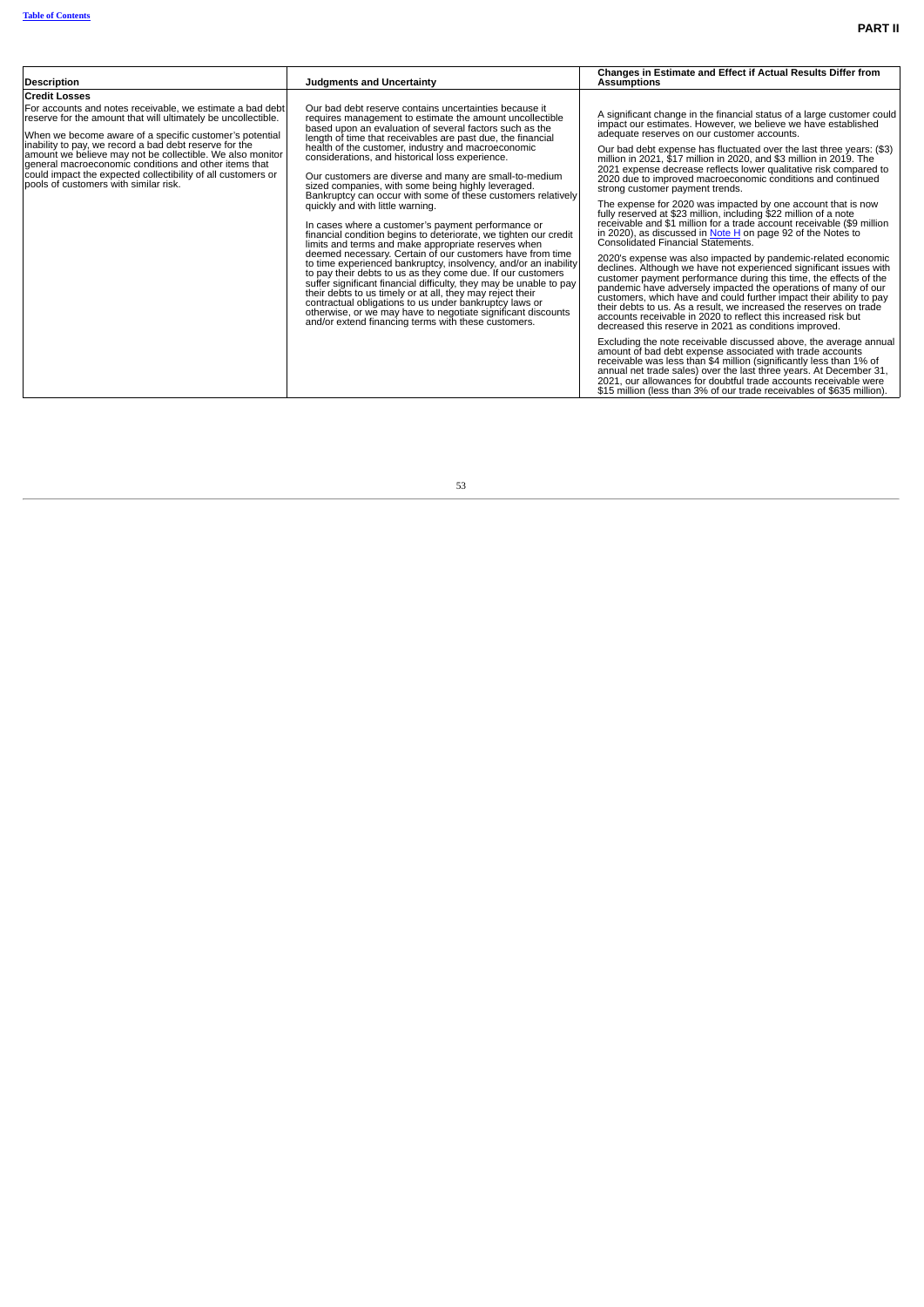| <b>Description</b>                                                                                                                                                                                                                                                                                                                        | <b>Judgments and Uncertainty</b>                                                                                                                                                                                                                                                                                                                                                                                                                                                                                                                                                                                                                                                                                                                                                                                      | Changes in Estimate and Effect if Actual Results Differ from<br><b>Assumptions</b>                                                                                                                                                                                                                                                                                                                                                                                |
|-------------------------------------------------------------------------------------------------------------------------------------------------------------------------------------------------------------------------------------------------------------------------------------------------------------------------------------------|-----------------------------------------------------------------------------------------------------------------------------------------------------------------------------------------------------------------------------------------------------------------------------------------------------------------------------------------------------------------------------------------------------------------------------------------------------------------------------------------------------------------------------------------------------------------------------------------------------------------------------------------------------------------------------------------------------------------------------------------------------------------------------------------------------------------------|-------------------------------------------------------------------------------------------------------------------------------------------------------------------------------------------------------------------------------------------------------------------------------------------------------------------------------------------------------------------------------------------------------------------------------------------------------------------|
| <b>Pension Accounting</b>                                                                                                                                                                                                                                                                                                                 |                                                                                                                                                                                                                                                                                                                                                                                                                                                                                                                                                                                                                                                                                                                                                                                                                       |                                                                                                                                                                                                                                                                                                                                                                                                                                                                   |
| For our pension plans, we must estimate the cost of<br>benefits to be provided (well into the future) and the current<br>value of those benefit obligations.                                                                                                                                                                              | The pension liability calculation contains uncertainties<br>because it requires management's judgment. Assumptions<br>used to measure our pension liabilities and pension expense<br>annually include:<br>- the discount rate used to calculate the present value of<br>future benefits<br>- an estimate of expected return on pension assets based<br>upon the mix of investments held (bonds and equities)<br>- certain employee-related factors, such as turnover,<br>retirement age, and mortality. Mortality assumptions represent<br>our best estimate of the duration of future benefit payments at<br>the measurement date. These estimates are based on each<br>plan's demographics and other relevant facts and<br>circumstances<br>- the rate of salary increases where benefits are based on<br>earnings. | Our US plans represent approximately 84% of our pension benefit<br>obligations.<br>Each 25 basis point decrease in the discount rate for our U.S. plans<br>increases pension expense by \$.6 million and increases the plans'<br>benefit obligations by \$8.6 million.<br>Each 25 basis point reduction in the expected return on assets for<br>our U.S. plans would increase pension expense by \$.4 million, but<br>have no effect on the plans' funded status. |
| <b>Contingencies</b><br>We evaluate various legal, environmental, and other<br>potential claims against us to determine if an accrual or<br>disclosure of the contingency is appropriate. If it is<br>probable that an ultimate loss will be incurred and<br>reasonably estimable, we accrue a liability for the estimate<br>of the loss. | Our disclosure and accrual of loss contingencies (i.e., losses<br>that may or may not occur) contain uncertainties because<br>they are based on our assessment of the probability that the<br>expenses will actually occur and our reasonable estimate of<br>the likely cost. Our estimates and judgments are subjective<br>and can involve matters in litigation, the results of which are<br>generally unpredictable.                                                                                                                                                                                                                                                                                                                                                                                               | We have recorded a litigation contingency accrual of \$1 million or<br>less at the end of each year for the last three years. There were no<br>material adjustments to the accrual, including cash payments and expense, for each of the years ended December 31, 2021, 2020,<br>and 2019, respectively. See <b>Note T</b> on page 119 of the Notes to Consolidated Financial Statements for additional information.                                              |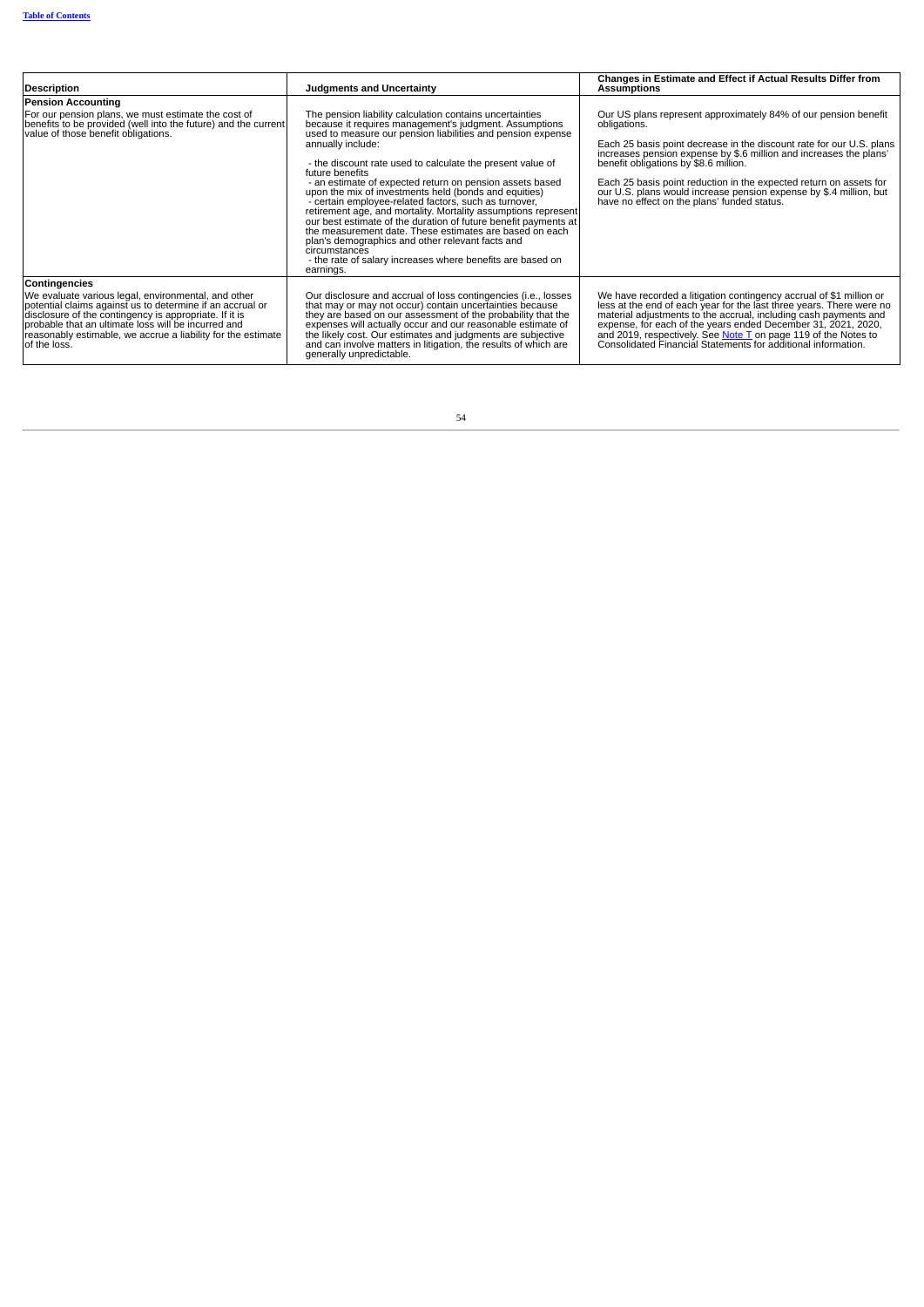| <b>Description</b>                                                                                                                                                                                                                                                                                                                                                                                                                                                                                                                                                                                                                                                                                                                                                            | <b>Judaments and Uncertainty</b>                                                                                                                                                                                                                                                                                                                                                                                                                                                                                                                                                                                                                                                                                                                                                                                                                                                                                                                     | Changes in Estimate and Effect if Actual Results Differ from<br><b>Assumptions</b>                                                                                                                                                                                                                                                                                                                                                                                                                                                                                                                                                                                                                                                                                                                                                                                                                                                                                                                                  |
|-------------------------------------------------------------------------------------------------------------------------------------------------------------------------------------------------------------------------------------------------------------------------------------------------------------------------------------------------------------------------------------------------------------------------------------------------------------------------------------------------------------------------------------------------------------------------------------------------------------------------------------------------------------------------------------------------------------------------------------------------------------------------------|------------------------------------------------------------------------------------------------------------------------------------------------------------------------------------------------------------------------------------------------------------------------------------------------------------------------------------------------------------------------------------------------------------------------------------------------------------------------------------------------------------------------------------------------------------------------------------------------------------------------------------------------------------------------------------------------------------------------------------------------------------------------------------------------------------------------------------------------------------------------------------------------------------------------------------------------------|---------------------------------------------------------------------------------------------------------------------------------------------------------------------------------------------------------------------------------------------------------------------------------------------------------------------------------------------------------------------------------------------------------------------------------------------------------------------------------------------------------------------------------------------------------------------------------------------------------------------------------------------------------------------------------------------------------------------------------------------------------------------------------------------------------------------------------------------------------------------------------------------------------------------------------------------------------------------------------------------------------------------|
|                                                                                                                                                                                                                                                                                                                                                                                                                                                                                                                                                                                                                                                                                                                                                                               |                                                                                                                                                                                                                                                                                                                                                                                                                                                                                                                                                                                                                                                                                                                                                                                                                                                                                                                                                      |                                                                                                                                                                                                                                                                                                                                                                                                                                                                                                                                                                                                                                                                                                                                                                                                                                                                                                                                                                                                                     |
| <b>Income Taxes</b>                                                                                                                                                                                                                                                                                                                                                                                                                                                                                                                                                                                                                                                                                                                                                           |                                                                                                                                                                                                                                                                                                                                                                                                                                                                                                                                                                                                                                                                                                                                                                                                                                                                                                                                                      |                                                                                                                                                                                                                                                                                                                                                                                                                                                                                                                                                                                                                                                                                                                                                                                                                                                                                                                                                                                                                     |
| In the ordinary course of business, we must make<br>estimates of the tax treatment of many transactions, even<br>though the ultimate tax outcome may remain uncertain for<br>some time. These estimates become part of the annual<br>income tax expense reported in our financial statements.<br>Subsequent to year end, we finalize our tax analysis and<br>file income tax returns. Tax authorities periodically audit<br>these income tax returns and examine our tax filing<br>positions, including (among other things) the timing and<br>lamounts of deductions, and the allocation of income<br>among tax jurisdictions. If necessary, we adjust income tax<br>expense in our financial statements in the periods in which<br>the actual outcome becomes more certain. | Our tax liability for unrecognized tax benefits contains<br>uncertainties because management is required to make<br>assumptions and to apply judgment to estimate the<br>exposures related to our various filing positions.<br>Our effective tax rate is also impacted by changes in tax laws,<br>the current mix of earnings by taxing jurisdiction, and the<br>results of current tax audits and assessments.<br>At December 31, 2021 and 2020, we had \$13 million and \$14<br>million, respectively, of net deferred tax assets on our balance<br>sheet, primarily related to net operating losses and other tax<br>carryforwards. The ultimate realization of these deferred tax<br>assets is dependent upon the amount, source, and timing of<br>future taxable income. In cases where we believe it is more<br>likely than not that we may not realize the future potential tax<br>benefits, we establish a valuation allowance against them. | Changes in U.S. and foreign tax laws could impact assumptions<br>related to the taxation and repatriation of certain foreign earnings.<br>Audits by various taxing authorities continue as governments look<br>for ways to raise additional revenue. Based upon past audit<br>experience, we do not expect any material changes to our tax<br>liability as a result of this audit activity; however, we could incur<br>additional tax expense if we have audit adjustments higher than<br>recent historical experience.<br>The likelihood of recovery of net operating losses and other tax<br>carryforwards has been closely evaluated and is based upon such<br>factors as the time remaining before expiration, viable tax planning<br>strategies, and future taxable earnings expectations. We believe<br>that appropriate valuation allowances have been recorded as<br>necessary. However, if earnings expectations or other assumptions<br>change such that additional valuation allowances are required, we |
|                                                                                                                                                                                                                                                                                                                                                                                                                                                                                                                                                                                                                                                                                                                                                                               |                                                                                                                                                                                                                                                                                                                                                                                                                                                                                                                                                                                                                                                                                                                                                                                                                                                                                                                                                      | could incur additional tax expense. Likewise, if fewer valuation<br>allowances are needed, we could incur reduced tax expense.                                                                                                                                                                                                                                                                                                                                                                                                                                                                                                                                                                                                                                                                                                                                                                                                                                                                                      |

# <span id="page-24-0"></span>**CONTINGENCIES**

For contingencies related to the impact of the COVID-19 pandemic on our business, please see "COVID-19 Impacts on our Business" on page 33.

## **Litigation**

## Accruals for Probable Losses

We are exposed to litigation contingencies that, if realized, could have a material negative impact on our financial condition, results of operations, and cash flows. Although we deny liability in all currently threatened or pending litigation proceedings in which we are or may be a party, and believe we have valid bases to contest all claims made against us, we have recorded a litigation contingency accrual for our reasonable es compensation, vehicle-related personal injury, product and general liability claims, taxation issues, and environmental matters, some of which may contain a portion of litigation expense. However, any litigation expense associated with these categories is not anticipated to have a material effect on our financial condition, results of operations, or cash flows. For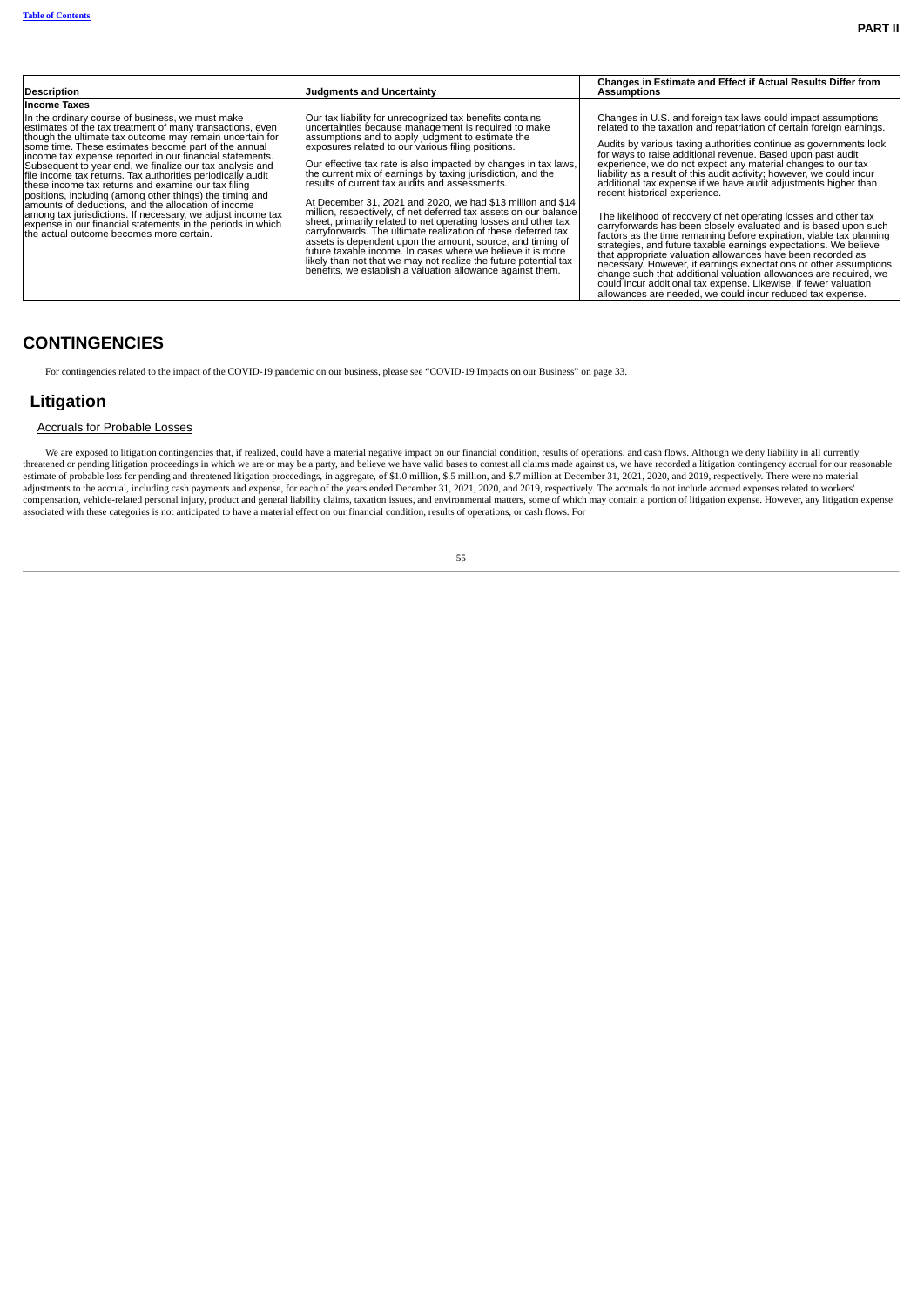more information regarding accrued expenses, see [Note](#page--1-9) I under "Accrued expenses" on page 93 of the Notes to Consolidated Financial Statements.

### Reasonably Possible Losses in Excess of Accruals

Although there are a number of uncertainties and potential outcomes associated with all of our pending or threatened litigation proceedings, we believe, based on current known facts, that additional losses, if any, are not expected to materially affect our consolidated financial position, results of operations, or cash flows. However, based upon current known facts, as of December 31, 2021, aggregate reasonably possible (but not are probable, and therefore not accrued) losses in excess of the accruals noted above are estimated to be \$10 million. If our assumptions or analyses regarding these contingencies are incorrect, or if facts change, we could .<br>realize losses in excess of the recorded accruals (and in excess of the \$10 million referenced above), which could have a material negative impact on our financial condition, results of operations, and cash flows.

For more information regarding litigation contingencies, please refer to [Note](#page--1-12) T on page 119 of the Notes to Consolidated Financial Statements, which is incorporated herein by reference.

## **Climate Change**

#### Change in Laws, Policies, and Regulations

Many scientists, legislators, and others attribute global warming to increased levels of greenhouse gas emissions, including carbon dioxide, which has led to significant legislative and regulatory efforts to limit such emissions. At December 31, 2021, we had 131 production facilities worldwide. Some of our facilities are engaged in manufacturing processes that produce greenhouse gas emissions, including carbon dioxide. We also<br>maintain a legislation in the jurisdictions in which we operate, which creates economic and regulatory uncertainty. To the extent our customers are subject to any of these or other similar proposed or newly enacted laws and legislati regulations, additional costs by customers to comply with such laws and regulations could impact their ability to operate at similar levels in certain jurisdictions, which could adversely impact their demand for our products and services. Also, if these laws or regulations impose significant operational restrictions and compliance requirements on us, they could increase costs associated with our operations, including costs for raw materials and transportation. Non-compliance with climate change legislative and regulatory requirements could also negatively impact our reputation. To date, however, we have not experienced a material impact from climate change legislative and regulatory efforts.

#### Indirect Consequences of Climate-Related Business Trends

We have experienced (due to severe weather impacts) supply shortages in chemicals which have restricted foam supply. The restriction of foam supply has constrained overall mattress production in the bedding industry and has reduced our production levels. The cost of chemicals and foam has also increased due to the shortages. Also, severe weather impacts could have a negative effect on our customers' payments which could result in increased bad debt expense.

#### Physical Effects of Climate Change

We have experienced increased property insurance premiums, in part, due to enhanced weather-related risks, but this increase in premiums has not had a material impact on our results of operations or financial condition.

#### Compliance Costs Related to Climate Change

To date, we have not experienced a material increase in climate-related compliance costs. However, evaluating opportunities to reduce our carbon footprint, setting goals for carbon reduction, and measuring performance in achieving those goals will be part of our environmental, sustainability, and governance strategy moving forward. We are currently working on completing our first greenhouse gas emissions inventory. Once complete, this baseline measurement will inform a long-term greenhouse gas (GHG) reduction strategy, including setting reduction targets and other key areas of